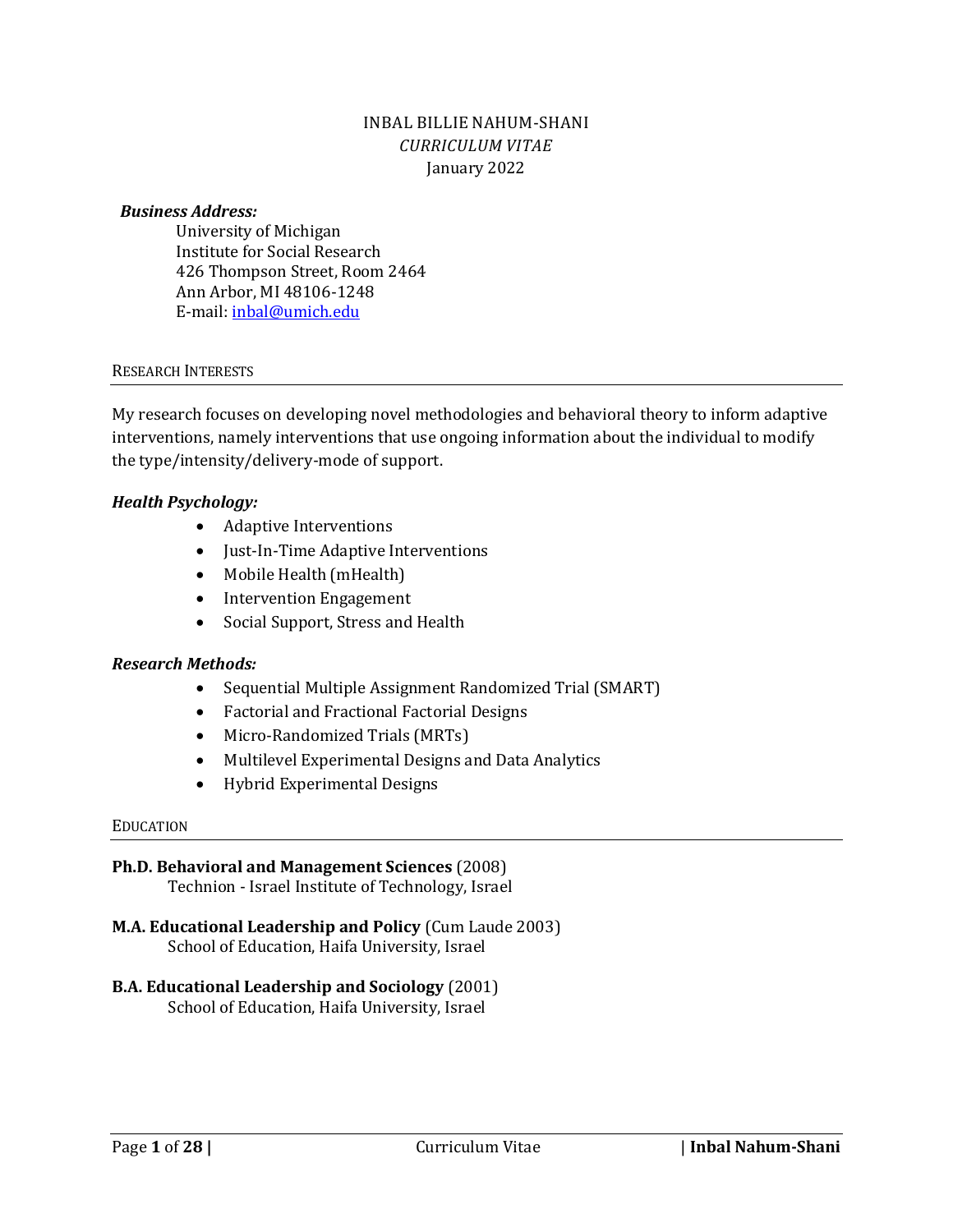### POSITIONS HELD

| 2018-present  | <b>Co-Director</b><br>Data-Science for Dynamic Decision-Making Center (d3c)<br><b>Institute for Social Research</b><br>University of Michigan |
|---------------|-----------------------------------------------------------------------------------------------------------------------------------------------|
| 2017-present  | <b>Research Associate Professor</b><br><b>Institute for Social Research</b><br>University of Michigan                                         |
| 2013-2017     | <b>Research Assistant Professor</b><br><b>Institute for Social Research</b><br>University of Michigan                                         |
|               | <b>Research Fellow</b><br>Smithers Institute for Alcohol-Related Workplace Studies<br><b>Cornell University</b>                               |
| $2010 - 2013$ | <b>Faculty Research Fellow</b><br>Survey Research Center, Institute for Social Research<br>University of Michigan                             |
| 2008-2009     | Research Associate (post-doctoral fellow)<br>The Methodology Center<br>Pennsylvania State University                                          |
| 2004-2008     | <b>Data Analyst</b><br>Statistics Lab, School of Industrial Engineering and Management, Technion:<br><b>Israel Institute of Technology</b>    |
| 2003-2005     | <b>Project Coordinator</b><br>Haifa-Boston Leadership Foundation<br>Haifa, Israel                                                             |
| 2002-2004     | <b>Project Coordinator</b><br><b>Substance Abuse Prevention Institute</b><br>Haifa, Israel                                                    |
| 2000-2002     | <b>Project Coordinator</b><br>The Unit of Academic Planning and Evaluation<br>Haifa University, Haifa, Israel                                 |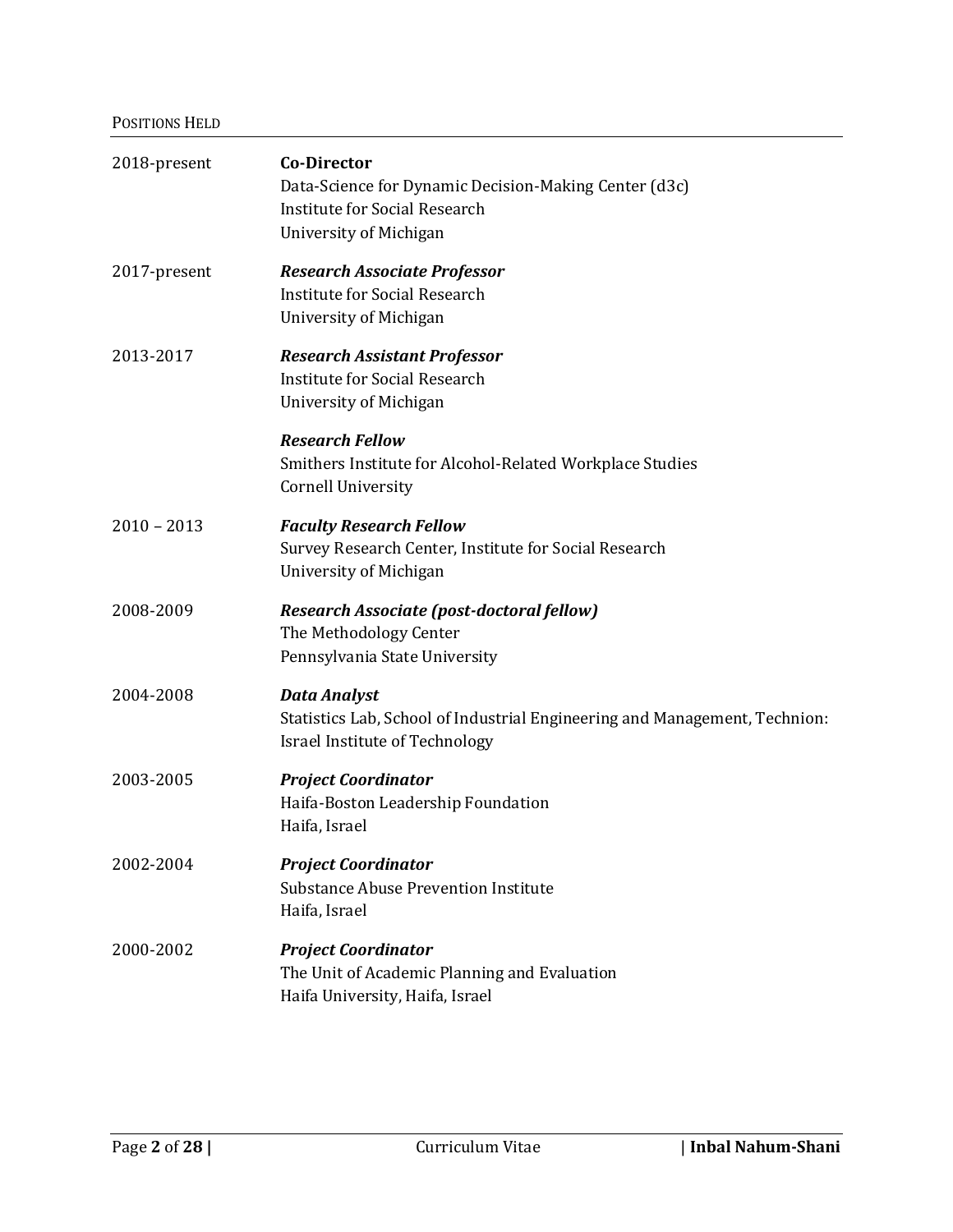#### AWARDS

| 2020          | Michigan Institute for Data Science Reproducibility Challenge Award:<br>Translating Strategies for Promoting Engagement in Mobile Health: A Micro-<br>randomized Feasibility Trial                                                                                   |
|---------------|----------------------------------------------------------------------------------------------------------------------------------------------------------------------------------------------------------------------------------------------------------------------|
| 2017          | University of Michigan Research Faculty Recognition Award                                                                                                                                                                                                            |
| 2015          | Outstanding Reviewer Award; Academy of Management: Academy of<br>Management Discoveries.                                                                                                                                                                             |
| 2007          | Best Dissertation Award; Academy of Management: Human Resource /<br><b>SHRM Foundation</b>                                                                                                                                                                           |
| 2002          | Cum Laude for graduate students<br>Haifa University, Haifa, Israel.                                                                                                                                                                                                  |
| 2001          | Cum Laude for graduate students<br>Haifa University, Haifa, Israel.                                                                                                                                                                                                  |
| <b>GRANTS</b> |                                                                                                                                                                                                                                                                      |
| 2021          | P50 DA054039 (NIH/NIDA), 9/21 - 6/26; \$13.2M<br>Center for Methodologies for Adapting and Personalizing Prevention,<br>Treatment and Recovery Services for SUD and HIV (MAPS Center)<br>PI: Nahum-Shani/Almirall/Collins/Murphy                                     |
|               | Role: Contact PI                                                                                                                                                                                                                                                     |
|               | R01 AA027994 (NIH/NIAAA), 4/2021 - 3/2026; \$518,547<br>Evaluation and optimization of a just-in-time messaging intervention to<br>reduce alcohol-facilitated intimate partner violence perpetration among at-<br>risk young adult men and women.<br>PI: Stappenbeck |
|               | Role: Co-Investigator (Site PI)                                                                                                                                                                                                                                      |
|               | R01 MH126871 (NIH/NIMH), 7/2021 - 6/2026; \$151,030<br>Adaptive intervention to prevent adolescent suicidal behavior following<br>psychiatric hospitalization: A Sequential Multiple Assignment Randomized<br>Trial.<br>PI: Czyz                                     |
|               | Role: Co-Investigator                                                                                                                                                                                                                                                |
|               | R01 HD103904 (NIH/NICHD), 7/2021 - 6/2026; \$191,660<br>mHealth-based just-in-time adaptive intervention to improve physical<br>activity levels of individuals with spinal cord injury.<br>PI: Hiremath                                                              |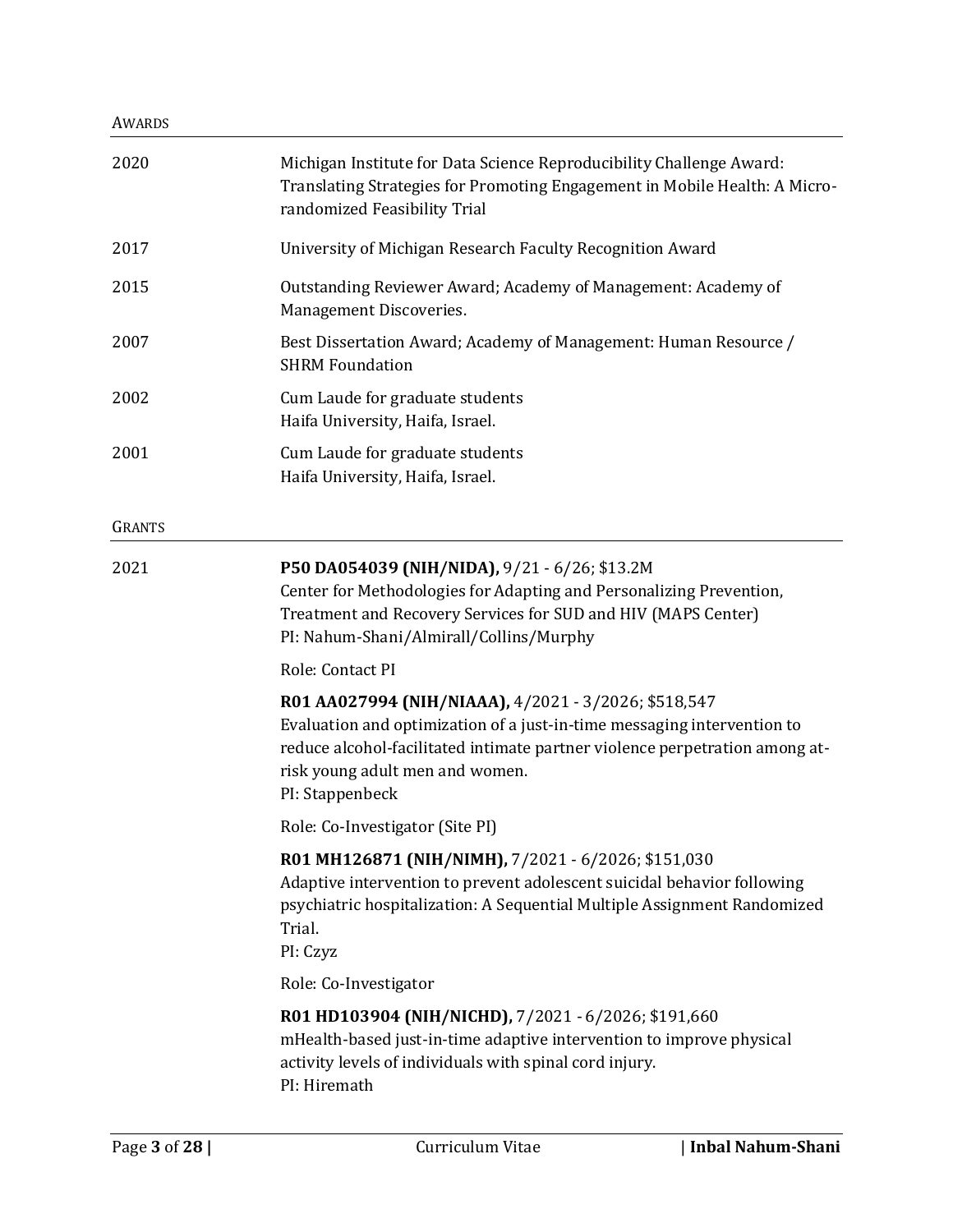|      | Role: Co-Investigator (Site PI)                                                                                                                                                                                         |
|------|-------------------------------------------------------------------------------------------------------------------------------------------------------------------------------------------------------------------------|
|      | R01 MH125857 (NIH/NIMH), 12/2021 - 11/2026; \$129,463<br>Testing adaptive interventions to improve PTSD treatment outcomes in<br>federally qualified health centers.<br>PI: Sripada                                     |
|      | Role: Co-Investigator                                                                                                                                                                                                   |
|      | P01 AA029547 (NIH/NIAAA), 6/2021 - 5/2026; \$419,425<br>SHARE Program: Innovations in translational behavioral science to improve<br>self-management of alcohol and HIV in adolescents and emerging adults.<br>PI: Naar |
|      | Role: Co-Investigator (Site PI)                                                                                                                                                                                         |
|      | U01 CE003382 (CDC), 9/2021 - 9/2026; \$86,659<br>Michigan Youth Violence Prevention Center (YVPC): Building evidence for<br>gun violence prevention.<br>PI: Zimmerman                                                   |
|      | Role: Co-Investigator                                                                                                                                                                                                   |
| 2020 | R01 DA039901 (NIH/NIDA), 9/15 - 5/25; \$2,913,828<br>Novel methods for intensive longitudinal data in SMART studies of drug use<br>and HIV.<br>PI: Nahum-Shani/Almirall                                                 |
|      | Role: Contact PI                                                                                                                                                                                                        |
|      | R34 MH124767 (NIH/NIMH), 9/2020 - 8/2023; \$702,000<br>Developing text-based support for parents of suicidal adolescents after<br>emergency department visits: A multi-component intervention pilot.<br>PI: Czyz        |
|      | Role: Co-Investigator                                                                                                                                                                                                   |
|      | U01 CA229437-03S1 (NIH/NCI), 9/2020-8/2021; \$214,062<br>Supplement to 'novel use of mHealth data to identify states of vulnerability<br>and receptivity to JITAIs'.<br>PI: Nahum-Shani/Wetter                          |
|      | Role: Contact PI                                                                                                                                                                                                        |
| 2019 | UG3 DE028723 (NIH/NIDCR), 4/19 - 3/25; \$623,644<br>Personalized digital behavior change interventions to promote oral health.<br>PI: Shetty                                                                            |
|      | Role: Co-Investigator (Site PI)                                                                                                                                                                                         |
|      |                                                                                                                                                                                                                         |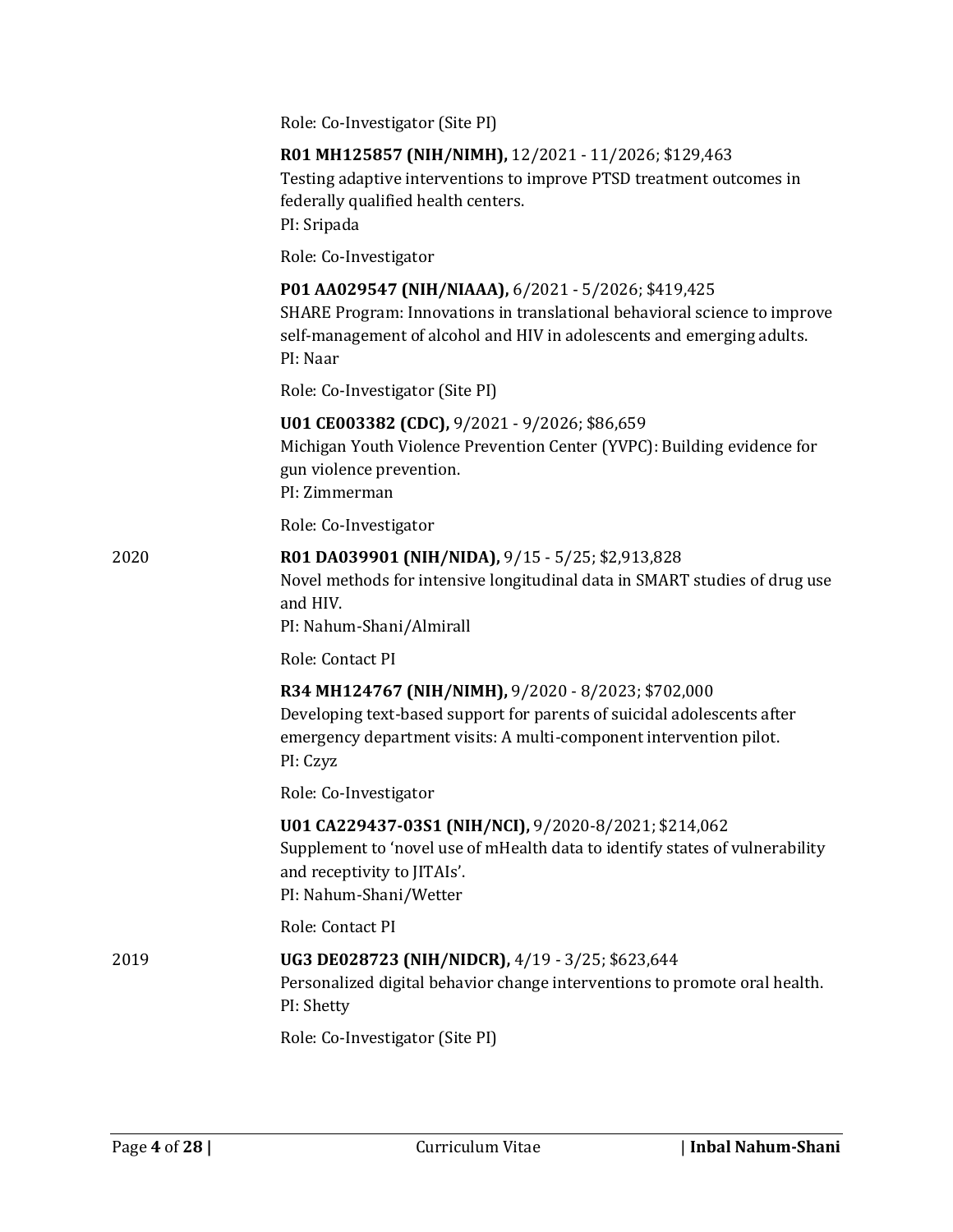|      | R01CA224537 (NIH/NCI), 1/19 - 12/22; \$281,166<br>Affective science and smoking cessation: Real-time, real-world assessment.<br>PI: Lam                                                                                                                           |
|------|-------------------------------------------------------------------------------------------------------------------------------------------------------------------------------------------------------------------------------------------------------------------|
|      | Role: Co-Investigator (Site PI)                                                                                                                                                                                                                                   |
|      | <b>Redleaf Foundation, 6/19 - 6/20; \$26,996</b><br>The utility and feasibility of mobile technology in prevention interventions<br>to promote child and family mental health: A Demonstration and feasibility<br>project among military families.<br>PI: Gewirtz |
|      | Role: Co-Investigator (Site PI).                                                                                                                                                                                                                                  |
| 2018 | U01 CA229437 (NIH/NCI), 9/18 - 8/22; \$2,535,251<br>Novel use of mHealth data to identify states of vulnerability and receptivity<br>to JITAIs.<br>PI: Nahum-Shani/Wetter                                                                                         |
|      | Role: Contact PI                                                                                                                                                                                                                                                  |
|      | R01 AA026574 (NIH/NIAAA), 9/18 - 8/21; \$463,478<br>An adaptive preventive intervention (API) to optimize the transition from<br>universal to indicated resources for college student alcohol use.<br>PI: Patrick                                                 |
|      | Role: Co-Investigator                                                                                                                                                                                                                                             |
|      | PCS 2017C2-7613 (PCORI), 10/18 - 9/20; \$35,840<br>Multi-level interventions for increasing tobacco cessation at FQHCs.<br>PI: Wetter                                                                                                                             |
|      | Role: Co-Investigator (Site PI)                                                                                                                                                                                                                                   |
|      | MICHR Accelerating Synergy, 9/2018 - 8/2019; \$100,000<br>Center for adaptive interventions for prevention/intervention for youth<br>substance abuse.<br>PI: Walton/Nahum-Shani                                                                                   |
|      | Role: MPI                                                                                                                                                                                                                                                         |
|      | R324 B180003 (IES), 7/18 - 6/21; \$438,479<br>Getting SMART about adaptive interventions in education.<br>PI: Almirall/Nahum-Shani                                                                                                                                |
|      | Role: MPI                                                                                                                                                                                                                                                         |
| 2016 | R01 DK108678 (NIH/NIDDK), 3/16 - 2/21; \$179,077<br>SMART weight loss management.<br>PI: Spring/Nahum-Shani                                                                                                                                                       |
|      | Role: MPI                                                                                                                                                                                                                                                         |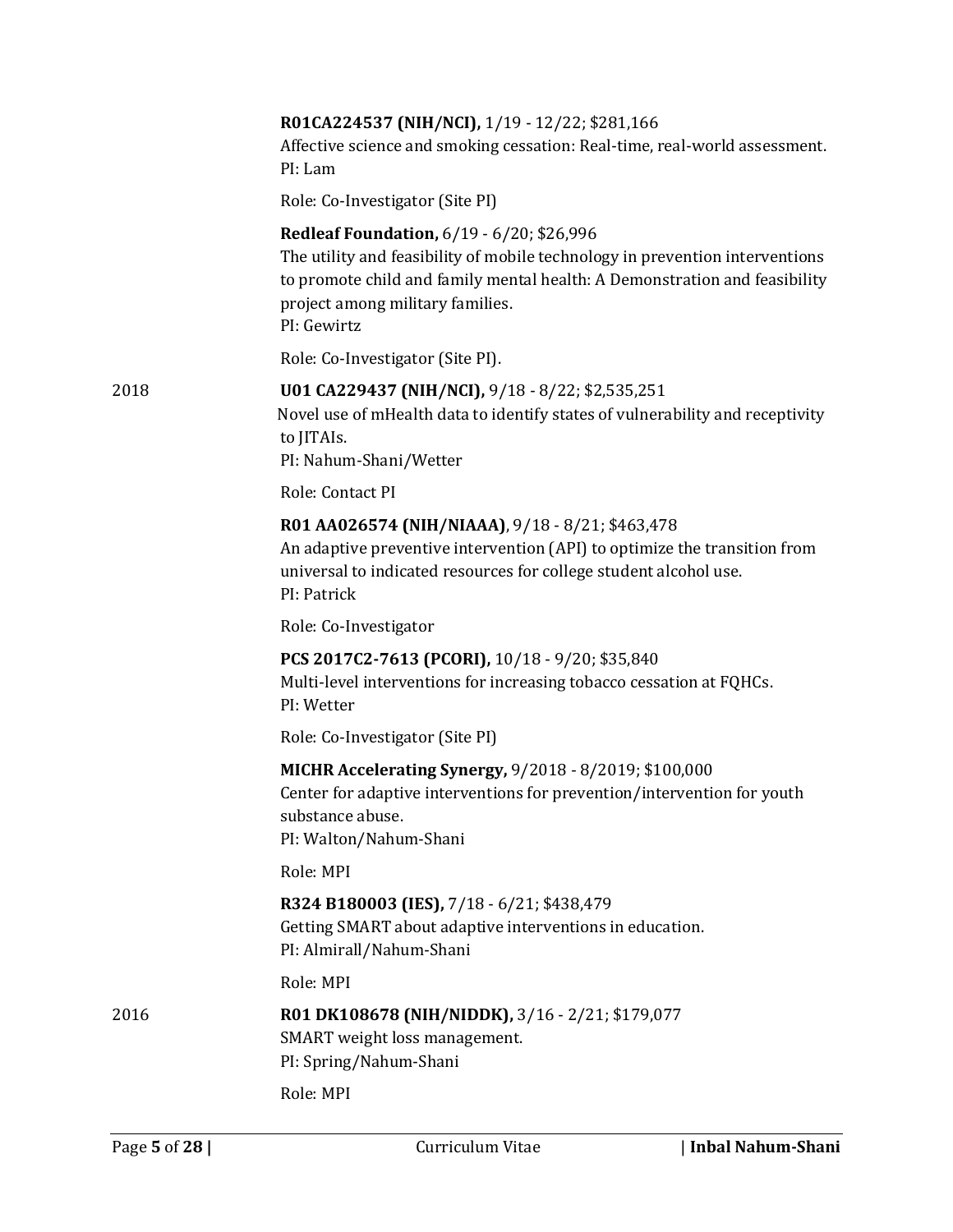| 2015 | R01 DA039901 (NIH/NIDA), 9/15 - 7/20; \$3,051,515<br>Novel longitudinal methods for SMART studies of drug abuse and HIV.<br>PI: Nahum-Shani/Almirall                                  |
|------|---------------------------------------------------------------------------------------------------------------------------------------------------------------------------------------|
|      | Role: Contact PI                                                                                                                                                                      |
|      | P50 DA039838 (NIH/NIDA), 9/15 - 8/20; \$2,497,042<br>Innovative methods for constructing just-in-time adaptive interventions<br>PI: Collins; Project Lead: Murphy                     |
|      | Role: Co-Investigator                                                                                                                                                                 |
|      | R01 AA023187 (NIH/NIAAA), 9/15 - 8/20; \$2,922,274<br>Data-based methods for just-in-time adaptive interventions in alcohol use.<br>PI: Murphy                                        |
|      | Role: Co-Investigator.                                                                                                                                                                |
| 2014 | P50 DA10075 (NIH/NIDA) Pilot Study Funding<br>Developing just in time adaptive interventions for promoting mental health<br>among college students.<br>PI: Collins                    |
|      | Role: Pilot Study PI                                                                                                                                                                  |
|      | U54 EB020404 (NIH), 9/14 - 9/20<br>Center of excellence on mobile sensor data-to-knowledge (MD2K).<br>PI: Kumar                                                                       |
|      | Role: Co-Investigator                                                                                                                                                                 |
|      | R01 MH103244 (NIH/NIMH), 4/14 - 3/19; \$3,104,133<br>Electronic bridge to mental health (eBridge) for college students.<br>PI: King                                                   |
|      | Role: Co-Investigator.                                                                                                                                                                |
| 2013 | University of Michigan's GCTC Phase 1 Funding,<br>Engaging the student community to develop a universal, video-based mental<br>health intervention for young people.<br>PI: Eisenberg |
|      | Role: Co-Investigator                                                                                                                                                                 |
|      | R01 AA022113 (NIH/NIAAA), 11/13 - 10/18; \$379,628<br>The college-to-work transition & alcohol misuse<br>PI: Bacharach                                                                |
|      | Role: Co-Investigator (Site PI).                                                                                                                                                      |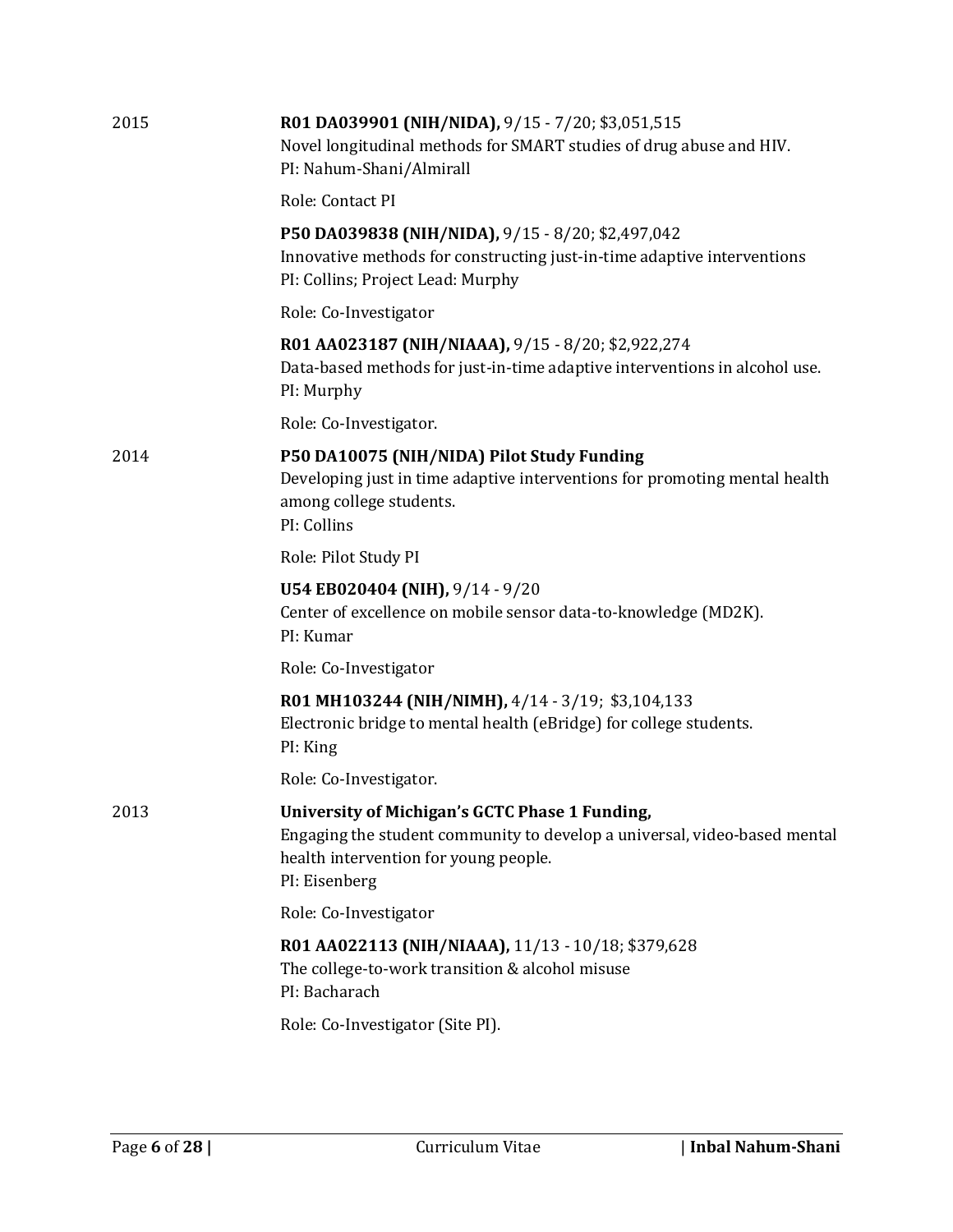|      | <b>Blue Cross Blue Shield of Michigan Foundation Award,</b><br>Online innovative video-based intervention.<br>PI: Eisenberg                                                         |
|------|-------------------------------------------------------------------------------------------------------------------------------------------------------------------------------------|
|      | Role: Co-Investigator                                                                                                                                                               |
|      | RC1 AA019092 (NIH/NIAAA),<br>Statistical methods for sequential treatment decisions in alcoholism.<br>PI: Lynch                                                                     |
|      | Role: Co-Investigator (Site PI).                                                                                                                                                    |
|      | <b>ICOS University of Michigan Small Grant,</b><br>Aggression in healthcare organizations: Interdisciplinary Committee on<br>Organizational Studies Small Grant.<br>PI: Nahum-Shani |
|      | Role: PI                                                                                                                                                                            |
|      | <b>Mcube University of Michigan,</b><br>Developing real-time adaptive interventions using mobile technology;<br>Mcubed research funding project.                                    |
|      | Role: MPI.                                                                                                                                                                          |
| 2008 | P50 DA10075 (NIH/NIDA) Pilot Study Funding,<br>Conceptual and methodological framework for understanding help-seeking<br>dynamics.<br>PI: Collins                                   |
|      | Role: Pilot Study PI                                                                                                                                                                |
|      |                                                                                                                                                                                     |

**PUBLICATIONS** 

**\***Student/Mentored research

**\*\*** Senior author

- **Nahum-Shani, I.**, Shaw, S.,\* Carpenter, S.,\* M., Murphy, S. A., & Yoon C. (in press). Engagement in digital interventions. *American Psychologist*.
- Coughlin, L.N.,\* Bonar, E.E., Walton, M.A., Fernandez, A., Duguid, I. & **Nahum-Shani, I.** \*\* (in press). New directions for motivational incentive interventions for smoking cessation. *Frontiers in Digital Health*.
- **Nahum-Shani, I.**, Dziak, J.J., & Wetter, D.W. (in press). MCMTC: A pragmatic framework for selecting an experimental design to inform the development of digital interventions. *Frontiers in Digital Health.*
- Sobolev, M.,\* Militello, L., Okeke, F.N., Adler, D., & **Nahum-Shani, I.**\*\* (in press). Digital prompts to increase engagement with headspace app and stress regulation among parents: Feasibility study. *JMIR Formative Research*.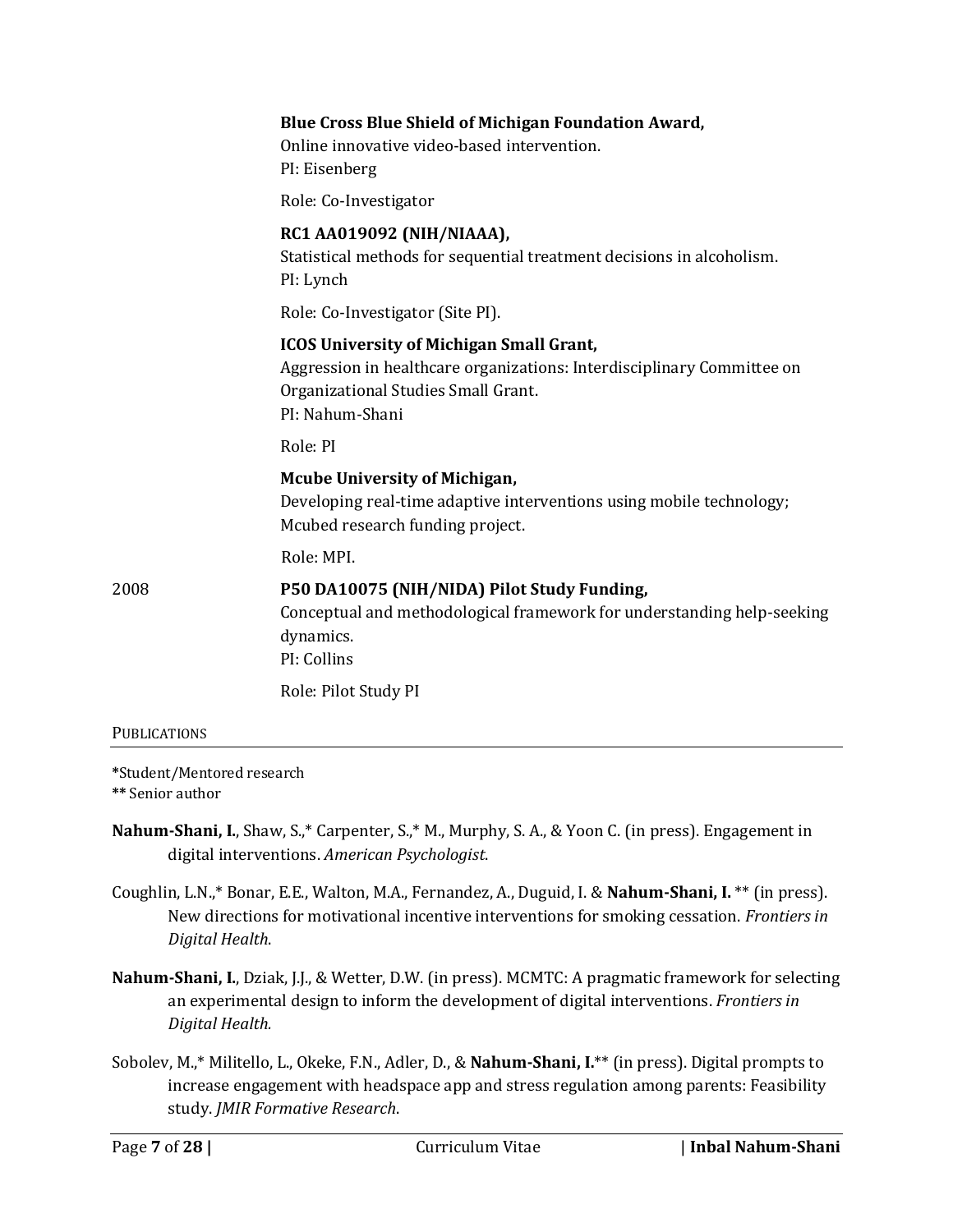- Czyz, E.K.,\* Koo, H.J., Al-Dajani, N., King, C.A., & **Nahum-Shani, I.\*\*** (in press). Predicting short-term suicidal thoughts in adolescents using machine learning: Developing decision tools to identify daily-level risk after hospitalization. *Psychological Medicine.*
- **Nahum-Shani, I.**, Potter, L.N., Lam, C.Y., Yap, J., Moreno, A., Stoffel, R., Wu, Z., Wan, N., Dempsey, W., Kumar, S., Ertin, E., Murphy, S.A., Rehg, J.M., & Wetter, D.W. (in press). The Mobile Assistance for Regulating Smoking (MARS) Micro-Randomized Trial Design Protocol. *Contemporary Clinical Trials.*
- Hojjatinia, S.,\* Daly, E., Hnat, T., Hossain, S., Kumar, S., Lagoa, C., **Nahum-Shani, I.**, Samiei, S., Spring., Conroy, D. (in press). Dynamic models of stress-smoking responses based on highfrequency sensor data. *Nature NPJ Digital Medicine*.
- **Nahum-Shani, I.**, Rabbi, M., Yap., J. Philyaw-Kotov, M.L., Klasnja, P., Bonar, E.E., Cunningham, R.M., Murphy, S.A., & Walton, M.A., (in press). Translating Strategies for Promoting Engagement in Mobile Health: A Proof-of-Concept Micro-Randomized Trial. *Health Psychology*.
- Qian, T.,\* Walton, A.E., Collins, L.M., Klasnja, P., Lanza, S.T., **Nahum-Shani, I.**, Rabbi, M., Russell, M.A., Walton, M.A., Yoo, H., Murphy, S.A., (in press). The micro-randomized trial for developing digital interventions: Experimental design and data analysis considerations. *Psychological Methods*.
- Roberts. G., Clemens, N., Doabler, C.T., Vaughn, S., Almirall, D., & **Nahum-Shani, I.\*\*** (in press). Multi-tiered systems of support, adaptive interventions and SMART designs. *Exceptional Children*.
- Battalio, S.,\* Conroy, D.E., Dempsey, W., Menictas, M., Murphy, S.A., **Nahum-Shani, I.**, Qian, T., Kumar, S., Spring, B. (in press). Sense2Stop: A Micro-randomized trial using wearable sensors to optimize a just-in-time-adaptive stress management intervention for smoking relapse prevention. *Contemporary Clinical Trials*.
- Coughlin, L.,\* **Nahum-Shani, I.**, Bonar, E.E., Philyaw-Kotov, M., Rabbi, M. Klasnja, P.,Walton, M.A., (2021). Toward a JITAI to reduce young adult alcohol use: Testing approaches for identifying when to intervene. *Journal of Substance Use and Misuse, 54*(14), 2115-2125.
- Czyz, E.K.,\* King, C.A., Prouty, D., Micol, V.J., Walton, M., & **Nahum-Shani, I.\*\*** (2021). Adaptive intervention for prevention of adolescent suicidal behavior after hospitalization: A pilot sequential multiple assignment randomized Trial. *Journal of Child Psychology and Psychiatry, 62*(8), 1019-1031.
- Schlechter, C. R., Del Fiol, G., Lam, C. Y., Fernandez, M. E., Greene, T., Yack, M., Schulthies, S., Nelson, M., Bohner, C., Pruhs, A., Siaperas, T., Kawamoto, K., Gibson, B., **Nahum-Shani, I.**, Walker, T. J., & Wetter, D. W. (2021). Application of community – engaged dissemination and implementation science to improve health equity. *Preventive Medicine Reports, 24*: 101620.
- Patrick. M.E., Lyden, G.R., Morrell, N., Mehus, C.J., Gunlicks-Stoessel, M., Lee, C.M., King, C.A., Bonar, E.E., **Nahum-Shani, I.**, Almirall, D., Larimer, M.E., Vock, D.M. (2021). Outcomes of M-Bridge: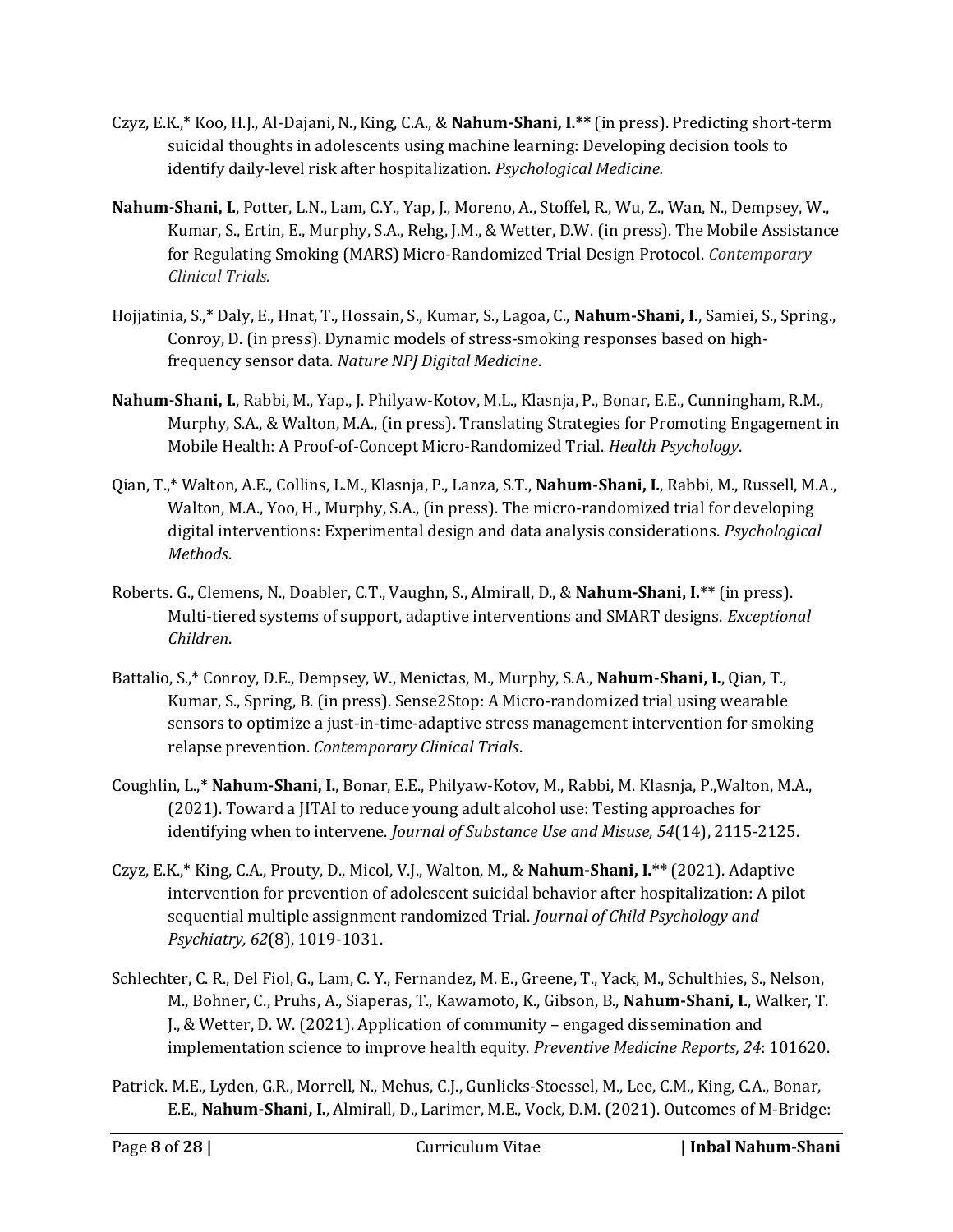A sequential multiple assignment randomized trial (SMART) for developing an adaptive preventive intervention for college drinking. *Journal of Consulting and Clinical Psychology, 89* (7), 601-614.

- Coughlin, L.N.,\* **Nahum-Shani, I.**, Kotov, M., Bonar, E.E., Rabbi, M., Klasnja, P., Murphy, S.A., & Walton, M.A., (2021). Developing an adaptive intervention for substance use prevention among adolescents and emerging adults: Feasibility and acceptability of a mobile health app. *JMIR mHealth and uHealth, 9*(1), e24424.
- Stanger, C., Kowatsch, T., Xie, H., **Nahum-Shani, I.**, Lim-Liberty, F., Anderson, M., ... & Rosenberg, B. (2021). A digital health intervention (SweetGoals) for young adults with type 1 diabetes: Protocol for a factorial randomized trial. *JMIR Research Protocols, 10*(2), e27109.
- Gibson, B., Kramer, H., Weir, C., Fiol, G., Borbolla, D., Schlechter, C.R., Lam, C., Nelson, M., Bohner, C., Schulthies, S., Sieperas, T., Pruhs, A., **Nahum-Shani, I.**, Fernandez, M.E., Wetter, D.W. (2021). Workflow analysis for design of an electronic health record-based tobacco cessation intervention in community health centers. JAMIA Open, ooaa070, [https://doi.org/10.1093/jamiaopen/ooaa070.](https://doi.org/10.1093/jamiaopen/ooaa070)
- **Nahum-Shani, I.,** Almirall, Yap, J.R., D. McKay, J., Lynch, K., Freiheit, E., & Dziak, J.J. (2020). SMART longitudinal analysis: A tutorial for using repeated outcome measures from SMART studies to compare adaptive interventions. *Psychological Methods*, *25(1)*, 1–29.
- Ghosh, P.,\* **Nahum-Shani, I.**, Spring, B., & Chakraborty, B. (2020). Non-inferiority and equivalence tests in sequential, multiple assignment, randomized trials (SMARTs). *Psychological Methods*, 25(2), 182–205.
- Seewald, J.N.,\* Kidwell, M.K., **Nahum-Shani, I.**, Wu, T., McKay, R.J., & Almirall, D. (2020). Sample size considerations for comparing dynamic treatment regimens in a sequential multipleassignment randomized trial with a continuous longitudinal outcome. *Statistical Methods in Medical Research, 29*(7), 1891-1912.
- Artman, W.,\* **Nahum-Shani, I.** Wu, T., McKay, J., & Ertefaie, A. (2020). Power analysis in a SMART design: Sample size estimation for determining the best embedded dynamic treatment regime. *Biostatistics, 21*(3), 432–448.
- Nagesh, S.,\* Moreno, A., Carpenter, S., Yap., J., Chatterjee, S., Lizotte, S.L., Neng, W., Kumar, S., Lam, C., Wetter, D., **Nahum-Shani, I.**, & Rehg, J. (2020). Deep forecasting of EMA compliance: Distinguishing non-compliance from non-response. *Neural Information Processing Systems*.
- Moreno, A.,\* Wu, Z., Yap, J., Wetter, D. Lam, C., **Nahum-Shani, I.**, Rehg, J. (2020). A functional EM algorithm for panel count data with missing counts. *Neural Information Processing Systems*.
- Czyz, E.K.,\* Yap, J., & King, C. A., & **Nahum-Shani, I.\*\*** Using intensive longitudinal data to identify early predictors of suicide-related outcomes in high-risk adolescents: Practical and conceptual considerations (2020). *Assessment.* 1073191120939168.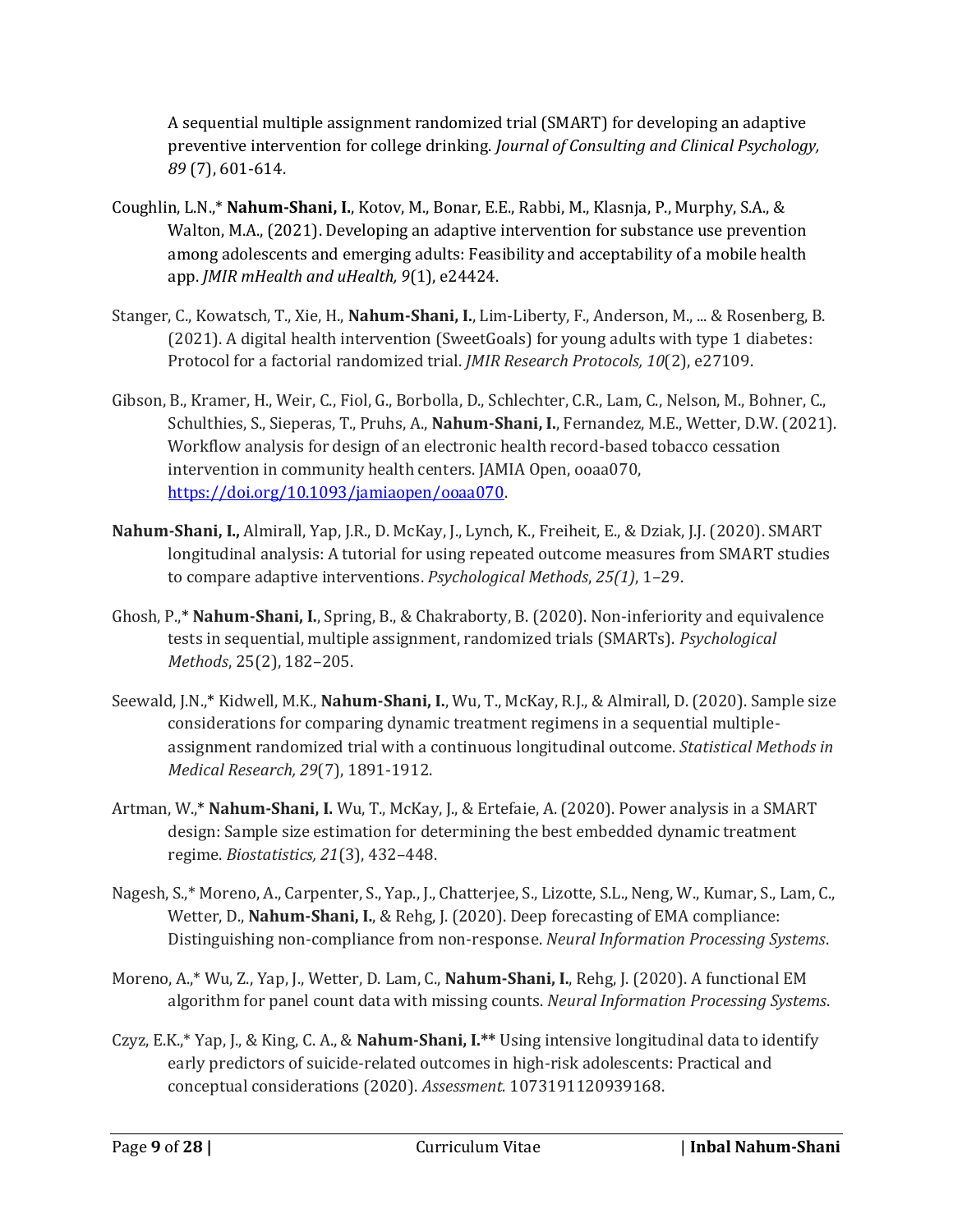- Carpenter, S.M.,\* Menictas, M., **Nahum-Shani. I.** Wetter. D.W., Murphy, S.A. (2020). Developments in Mobile Health Just-in-Time Adaptive Interventions for Addiction Science. *Current Addiction Reports,* 7, 280–290.
- Fernandez, M.E., Schlechter, C.R., Del Fiol, G., Gibson, B., Kawamoto, K., Siaperas, T., Pruhs, A., Greene, T., **Nahum-Shani, I.**, Schulthies, S., Nelson, M., Bohner, C., Kramer, H., Borbolla, D., Austin, S., Weir, C., Walker, T.W., Lam, C, Y., Wetter, D.W. (2020). QuitSMART Utah: an implementation study protocol for a cluster-randomized, multi-level Sequential Multiple Assignment Randomized Trial to increase Reach and Impact of tobacco cessation treatment in Community Health Centers. *Implementation Science, 15(1), 1-13*.
- Patrick, M. E., Boatman, J. A., Morrell, N., Wagner, A. C., Lyden, G. R., **Nahum-Shani, I.**, King, C. A., Bonar, E. E., Lee, C. M., Larimer, M. E., Vock, D. M., & Almirall, D. (2020). A sequential multiple assignment randomized trial (SMART) protocol for empirically developing an adaptive preventive intervention for college student drinking reduction. *Contemporary Clinical Trials*, 96, 106089.
- Dziak, J.J. Yap, J.R., Almirall, D. McKay, J., Lynch, K., & **Nahum-Shani, I.\*\*** (2019). A data analysis method for using longitudinal binary outcome data from a SMART to compare adaptive interventions. *Multivariate Behavioral Research, 54(5), 613-636.*
- **Nahum-Shani, I.** and Almirall, D. (2019). An Introduction to Adaptive Interventions and SMART Designs in Education (NCSER 2020-001). U.S. Department of Education. Washington, DC: National Center for Special Education Research. Retrieved [date] from [https://ies.ed.gov/ncser/pubs/.](https://ies.ed.gov/ncser/pubs/)
- Pfammatter, A.F.,\* **Nahum-Shani, I.**, DeZelar, M., Scanlan, L., McFadden, G., Siddique, J., Hedeker,D., & Spring, B. (2019). SMART: Study protocol for a sequential multiple assignment randomized controlled trial to optimize weight loss management. *Contemporary Clinical Trials. 82, 36-45.*
- **Nahum-Shani, I.,** & Bamberger, P.A. (2019). The lingering effects of work context: Ambient work unit characteristics and the impact of retirement on alcohol consumption. *Human Relations, 72*(4), 675-705.
- Levy, R., Mathai, M., Chatterjee, P., Ongeri, L., Njuguna, S., ... **Nahum-Shani, I.**, McCulloch, C.E., & Meffert, S.M. (2019). Implementation research for public sector mental health care scale-up (SMART-DAPPER): a sequential multiple, assignment randomized trial (SMART) of nonspecialist-delivered psychotherapy and/or medication for major depressive disorder and posttraumatic stress disorder (DAPPER) integrated with outpatient care clinics at a county hospital in Kenya. *BMC psychiatry, 19(1), 1-14*.
- Czyz, E.,\* K., King, C. A., & **Nahum-Shani, I.\*\*** (2018). Ecological assessment of daily suicidal thoughts and attempts among suicidal teens after psychiatric hospitalization: Lessons about feasibility and acceptability. *Psychiatry Research, 267*, 566-574.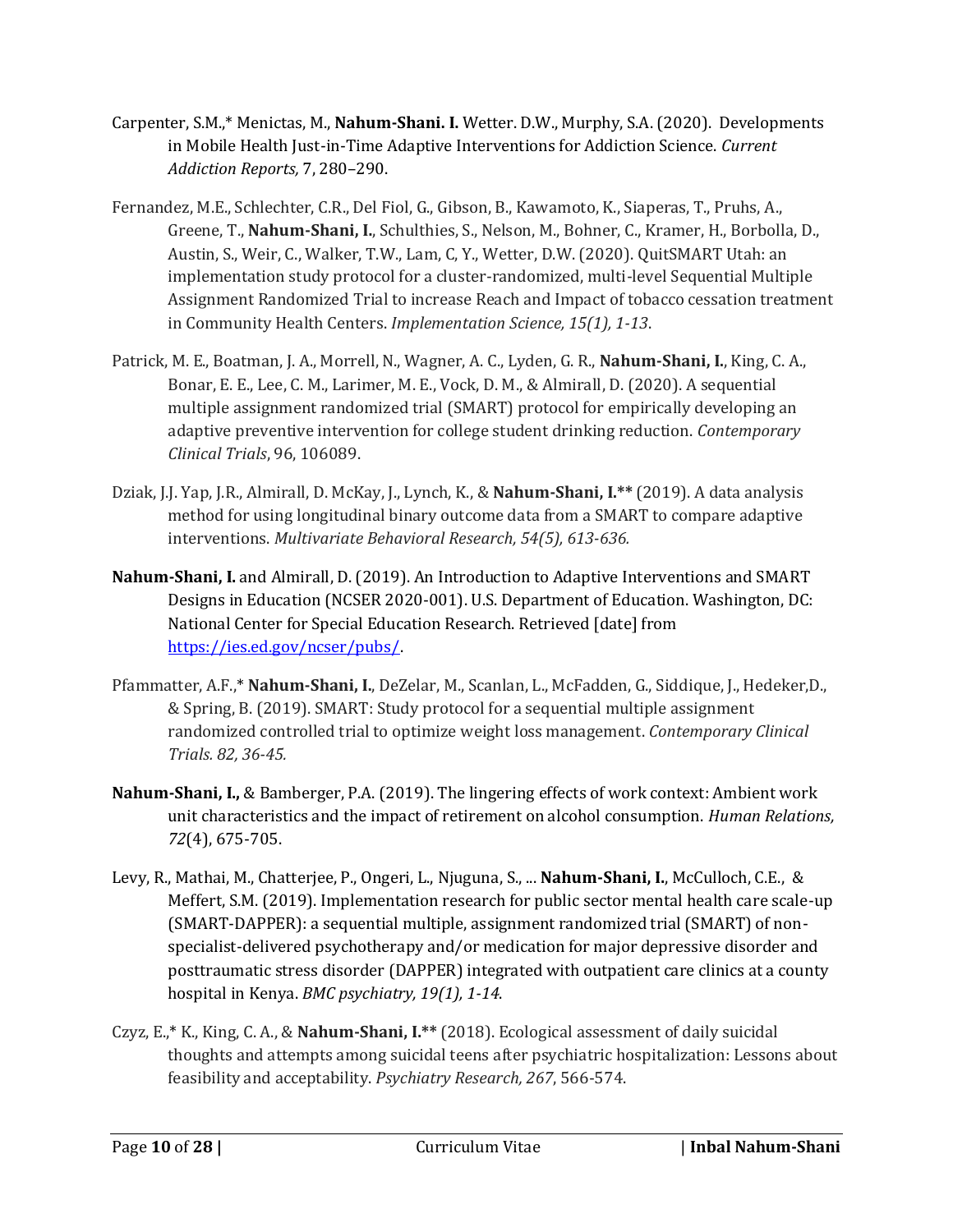- **Nahum-Shani, I.,** Dziak, J. J., & Collins, L. M. (2018). Multilevel factorial designs with experimentinduced clustering. *Psychological Methods, 23*(3), 458-479.
- Bidargaddi, N., Almirall, D., Murphy, S., **Nahum-Shani, I.**, Kovalcik, M., Pituch, T., ... & Strecher, V. (2018). To Prompt or Not to Prompt? A Microrandomized Trial of Time-Varying Push Notifications to Increase Proximal Engagement With a Mobile Health App. *JMIR mHealth and uHealth, 6*(11).
- Walton, A.,\* **Nahum-Shani, I.**, Crosby, A., Klasnja, P., & Murphy, S.A. (2018). Optimizing Digital Integrated Care via Micro-Randomized Trials. *Clinical Pharmacology & Therapeutics, 104*(1), 53-58.
- Bamberger, P. A., Koopmann, J., Wang, M., Larimer, M., **Nahum-Shani, I.**, Geisner, I., & Bacharach, S. B. (2018). Does College Alcohol Consumption Impact Employment Upon Graduation? Findings From a Prospective Study. *Journal of Applied Psychology, 103*(1), 111.
- **Nahum-Shani, I.**, Smith, S.N. Spring, B.J., Collins, L.M., Witkiewitz, K., Tewari, A., & Murphy, S.A. (2018). Just-in-Time Adaptive Interventions (JITAIs) in Mobile Health: Key Components and Design Principles for Ongoing Health Behavior Support. *Annals of Behavioral Medicine*, 52(6), 446–462.
- Almirall,D., Kasari, C., McCaffrey, D.F., & **Nahum-Shani, I.** (2018) Developing Optimized Adaptive Interventions in Education. *Journal of Research on Educational Effectiveness*, 11:1, 27-34.
- **Nahum-Shani, I.** & Militello, L.K. (2018). Promoting Military Family Well-Being with Digitally-Supported Adaptive and Just-In-Time Adaptive Interventions: Opportunities and Challenges. The *National Academies of Sciences, Engineering, and Medicine* consensus *study: The Well-Being of Military Families*; Commissioned paper.
- Rabbi, M.,\* Kotov, M. P., Cunningham, R., Bonar, E. E., **Nahum-Shani, I.**, Klasnja, P., ... & Murphy, S. (2018). Toward increasing engagement in substance use data collection: development of the Substance Abuse Research Assistant app and protocol for a microrandomized trial using adolescents and emerging adults. *JMIR research protocols, 7*(7), e166.
- **Nahum-Shani, I.**, Ertefaie, A.,\* Lu, X., McKay, J.R., Lynch, K.G., Oslin, D., & Almirall, D. (2017). A SMART Data Analysis Method for Constructing Adaptive Treatment Strategies for Substance Use Disorders. *Addiction*, 112(5), 901-909.
- Geisner, I. M., Koopmann, J., Bamberger, P., Wang, M., Larimer, M. E., **Nahum-Shani, I.**, & Bacharach, S. (2018). When the party continues: impulsivity and the effect of employment on young adults' post-college alcohol use. *Addictive Behaviors*, 77, 114-120.
- Wagner III, B.,\* Liu, E.\*, Shaw, S. D., Iakovlev, G., Zhou, L., Harrington, C., ... & **Nahum-Shani, I.\*\*** (2017, September). eWrapper: Operationalizing engagement strategies in mHealth. In *Proceedings of the 2017 ACM International Joint Conference on Pervasive and Ubiquitous Computing and Proceedings of the 2017 ACM International Symposium on Wearable Computers* (pp. 790-798).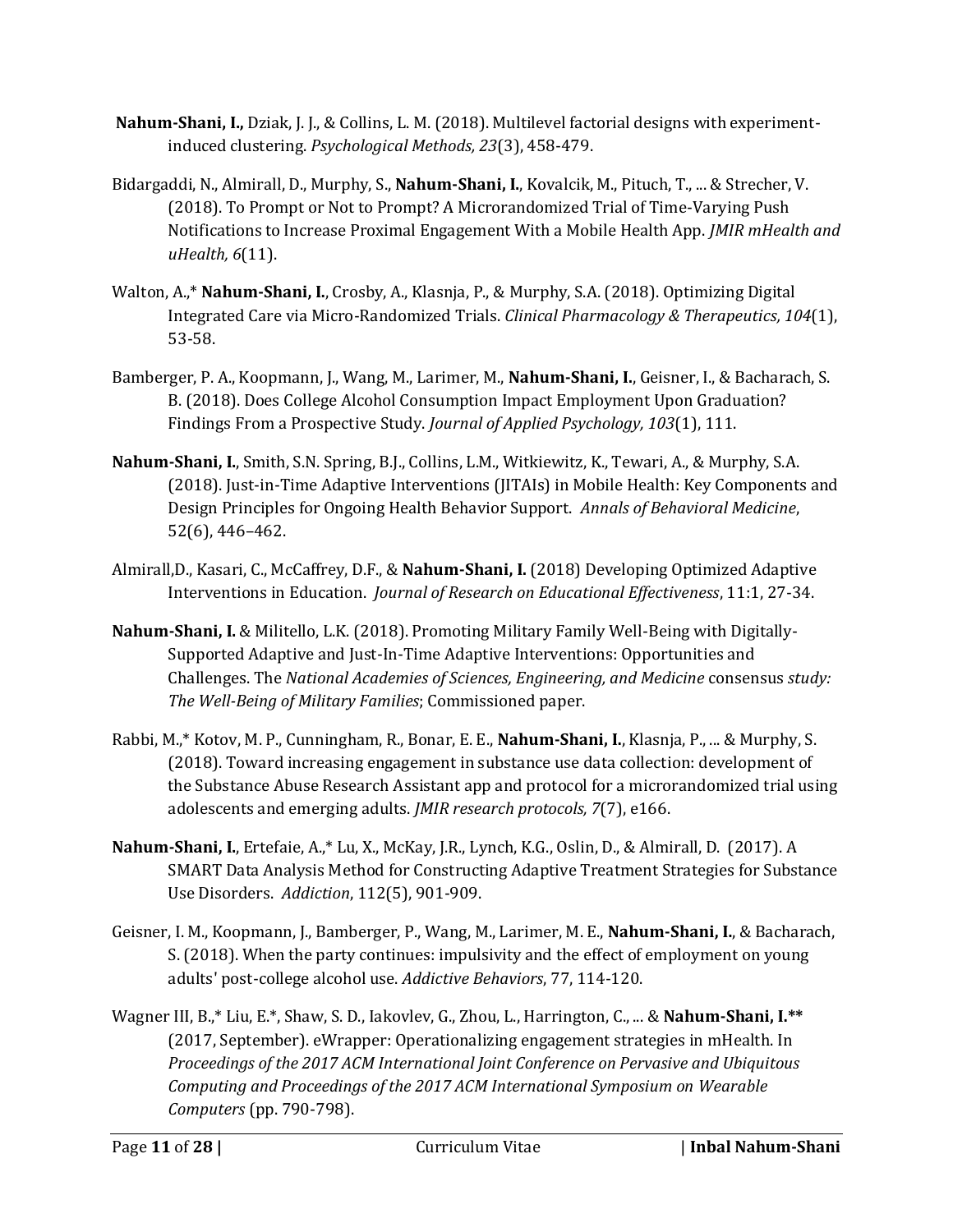- Rabbi, M., Philyaw-Kotov, M., Lee, J., Mansour, A., Dent, L., Wang, X., Cunningham, R., Bonar, E., **Nahum-Shani, I.**, Klasnja, P. and Walton, M. (2017, September). SARA: a mobile app to engage users in health data collection. In *Proceedings of the 2017 ACM International Joint Conference on Pervasive and Ubiquitous Computing and Proceedings of the 2017 ACM International Symposium on Wearable Computers* (pp. 781-789).
- Lu, X.,\* **Nahum‐Shani, I.**, Kasari, C., Lynch, K.G., Oslin, D.W., Pelham, W.E., Fabiano, G. and Almirall, D., (2016). Comparing dynamic treatment regimes using repeated-measures outcomes: modeling considerations in SMART studies. *Statistics in Medicine*, *35*(10) 1595–1615.
- Ertefaie, A.,\* Wu, T., Lynch, K., & **Nahum-Shani, I**.**\*\*** (2016) Identifying a set that contains the best dynamic treatment regimes. *Biostatistics*, *17* (1), 135-148.
- Almirall D., DiStefano, C., Chang, Y., Shire, S., Kaiser, A., Lu, X., **Nahum Shani, I.**, Landa, R., Mathy, P., Kasari, C. (2016). Longitudinal effects of adaptive interventions with a speech-generating device in minimally verbal children with ASD. *Journal of Clinical Child and Adolescent Psychology*, *45*(4), 442 - 456.
- Sarker, H.,\* Tyburski, M., Rahman, M. M., Hovsepian, K., Sharmin, M., Epstein, D. H., Preston, C.D., Furr-Holden, A., Milam, A., **Nahum-Shani, I.**, al'Absiet, M., & Kumar, S. (2016). Finding Significant Stress Episodes in a Discontinuous Time Series of Rapidly Varying Mobile Sensor Data. Paper presented at the Proceedings of the 2016 CHI Conference on Human Factors in Computing Systems, Santa Clara, California, USA.
- **Nahum-Shani, I.,** Hekler, E. B., & Spruijt-Metz, D. (2015). Building health behavior models to guide the development of just-in-time adaptive interventions: A pragmatic framework. *Health Psychology*, *34*, 1209-1219.
- Dempsey, W.,\* Liao, P., Klasnja, P., **Nahum‐Shani, I.**, & Murphy, S. A. (2015). Randomized trials for the Fitbit generation. *Significance, 12*(6), 20-23.
- Sharmin, M.,**\*** Raij, A., Epstein, D., **Nahum-Shani, I.**, Beck, G., Vhaduri, S., Preston, K., and Kumar, S. Visualization of Time-Series Sensor Data to Inform the Design of Just-In-Time Adaptive Stress Interventions. Paper presented at the Proceedings of the 2015 ACM UbiComp Osaka, Japan.
- Kumar, S., Abowd, G., Abraham, W., al'Absi, M., Beck, J.G., Chau, D.H., Condie, T., Conroy, D.E., Ertin, E., Estrin, D., Ganesan, D., Lam, C., Marlin, B., Marsh, C.B., Murphy, S.A., **Nahum-Shani, I.**, Patrick, K., Rehg, J., Sharmin, M., Shetty, V., Sim, I., Spring, B., Srivastava, M., Wetter, D. (2015). Center of excellence for mobile sensor data-to-knowledge (MD2K). *Journal of the American Medical Informatics Association*, *22* (6), 1137-1142.
- Jakicic, J. M., Sox, H., Blair, S. N., Bensink, M., Johnson, W. G., King, A. C., Lee, I. M., **Nahum-Shani, I.**, Sallis, J. F., Sallis, R. E., Craft, L., Whitehead, J. R., & Ainsworth, B. E. (2015). Comparative effectiveness research: A roadmap for physical activity and lifestyle. *Medicine and Science in Sports and Exercise, 47* (8), 1747-1754.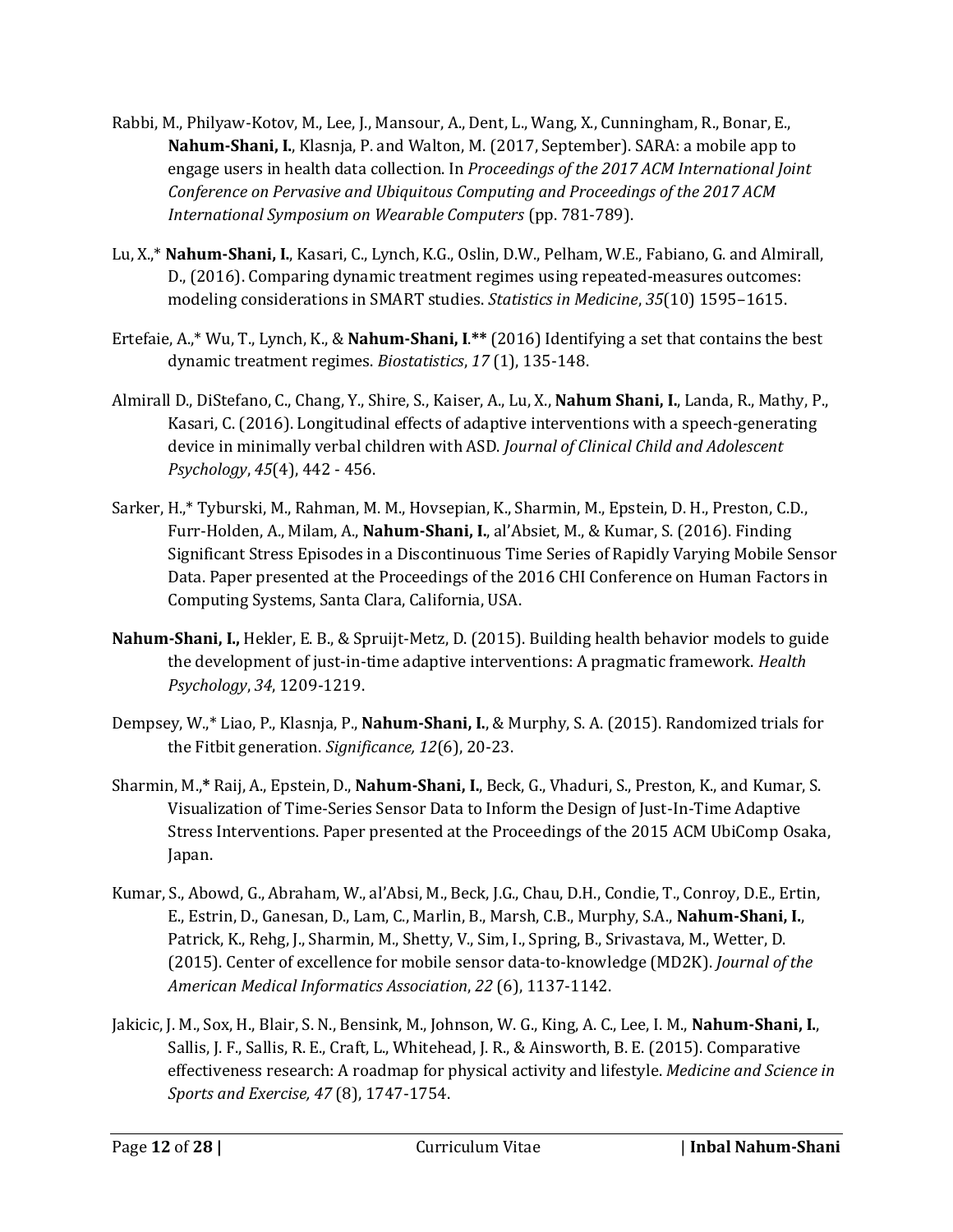- **Nahum-Shani, I**., & Bamberger, P.A. (2015). A lingering ambiance: Pre-retirement work context and the impact of retirement on drinking behavior. In John Humphreys (Ed.), *Proceedings of the Seventy-fifth Annual Meeting of the Academy of Management* (best paper). Online ISSN: 2151-6561.
- Collins, L., **Nahum-Shani, I**., & Almirall, D. (2014). Optimization of behavioral dynamic treatment regimens based on the sequential, multiple assignment, randomized trial (SMART). *Clinical Trials, 11*(4), 426-434.
- Almirall D., **Nahum-Shani, I**., Sherwood, N.E., Murphy, S.A. (2014). Introduction to SMART designs for the development of adaptive interventions: With application to weight loss research. *Translational Behavioral Medicine*, *4*(3), 260-274.
- **Nahum-Shani, I.,** Henderson**\***, M.M., Lim, S., M.M., & Vinokur, A.D. (2014) Supervisor support: Does it buffer or exacerbate the adverse effects of supervisor undermining? *Journal of Applied Psychology*, *99 (3)*, 484-503.
- Bodovski, K., **Nahum-Shani, I.**, & Walsh, R. (2013). School climate and students' early mathematics learning: Another search for contextual effects. *American Journal of Education, 119(2), 209- 234*.
- **Nahum-Shani, I.**, Qian, M., Almirall, D., Pelham, W.E., Gnagy, B., Fabiano, G., Waxmonsky, J., Yu, J., & Murphy, S. (2012b). Q-Learning: A secondary data analysis method for developing adaptive interventions. *Psychological Methods*, *17*(4), 478-494.
- **Nahum-Shani, I.**, Qian, M., Almirall, D., Pelham, W.E., Gnagy, B., Fabiano, G., Waxmonsky, J., Yu, J., & Murphy, S. (2012a). Experimental design and primary data analysis for developing adaptive interventions. *Psychological Methods*, *17(4)*, 457-477.
- Dziak, J., **Nahum-Shani, I.**, & Collins, L. (2012) Multilevel factorial experiments: Power and conceptual considerations. *Psychological Methods*, *17(2)*, 153-175.
- Lei, H.,**\* Nahum-Shani, I**., Lynch, K., Oslin, D., & Murphy, S.A. (2012). Using Sequential, Multiple Assignment, Randomized Trial (SMART) designs to build individualized treatment sequences. *Annual Review of Clinical Psychology*, *8*, 21-48.
- **Nahum-Shani, I.**, & Bamberger, P.A. (2011b). The buffering effect of social support on stressorstrain relations: The conditioning effects of perceived reciprocity patterns. *Organizational Behavior and Human Decision Processes*, *114*, 49-63.
- **Nahum-Shani, I.**, Bamberger, P.A., & Bacharach, S.B. (2011). Social support and well-being among blue collar workers: The conditioning effects of perceived patterns of supportive Exchange. *Journal of Health and Social Behavior*, *52*, 123–139.
- **Nahum-Shani, I.**, & Somech, A. (2011). Leadership, OCB and individual differences: Idiocentrism and allocentrism as moderators of the relationship between transformational and transactional leadership and OCB. *Leadership Quarterly*, *22*, 353-366.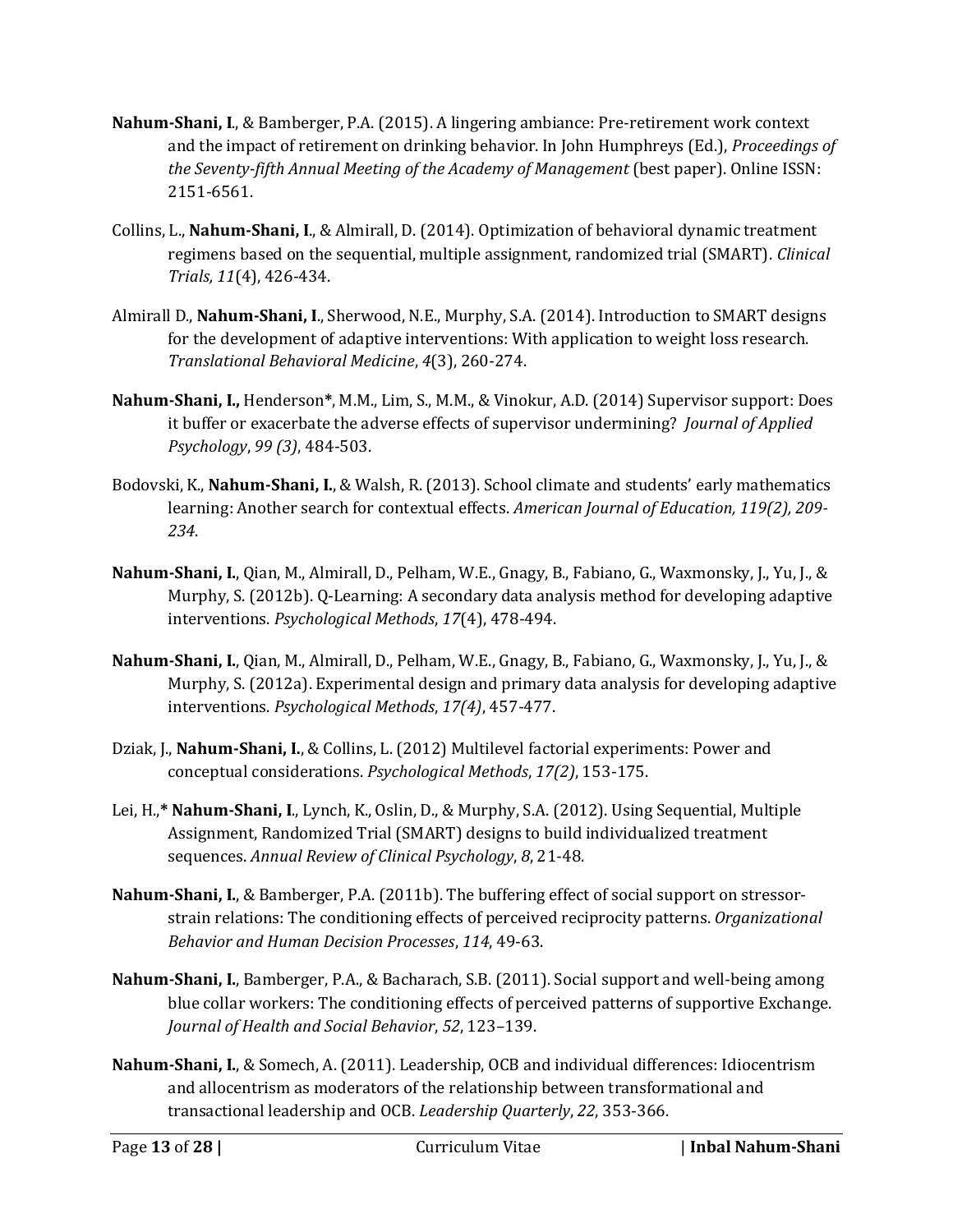- **Nahum-Shani, I.**, & Bamberger, P.A. (2011a). Work hours, retirement and supportive relations among older adults. *Journal of Organizational Behavior*, *32,* 345–369.
- Cohen, A., **Nahum-Shani, I.**, & Doveh, E. (2010). Further insight and additional inference methods for polynomial regression applied to the analysis of congruence. *Multivariate Behavioral Research, 45*, 828-852.
- Cohen, A., Doveh, E., & **Nahum-Shani, I.** (2009). Testing agreement for multi-item scales with indices rwg(I) and ADM(I). *Organizational Research Methods, 12*, 148-164.
- Bamberger, P., Kohn, E., & **Nahum-Shani, I.** (2008). Aversive workplace conditions and employee grievance filing: The moderating effects of gender and ethnicity. *Industrial Relations*, *47*, 229-260.

### BOOK CHAPTERS AND OPEN SCIENCE STUDY PROTOCOLS

\*Student/Mentored research

- **Nahum-Shani, I.** Smart interventions. (in press). In M.R. Mehl, M. Rid, C. Wrzus, G. Harari, and U. Ebner-Priemer. (Eds.), Mobile Sensing in Psychology: Methods and Applications. Guilford.
- **Nahum-Shani, I.**, Wetter, D.W., & Murphy, S.A. (in press). Adapting just-in-time interventions to vulnerability and receptivity: Conceptual and methodological considerations. In N. Jacobson, L. Marsch & T. Kowatsch (Eds.), Digital Therapeutics for Mental Health and Addiction: State of the Science and Vision for the Future. Elsevier
- Carpenter, S.M.,\* Patrick, M., Morrell, N., **Nahum-Shani. I.\*\*** (2020). Leveraging self-relevance to engage young adults in self-monitoring of alcohol Uuse. Open Science Framework: Study Protocol.
- Hall, K. L.\*, **Nahum-Shani, I.**, August, G., Patrick, M. E., Murphy, S. A., & Almirall, D. (2019). Adaptive intervention designs in substance use prevention. In Sloboda Z., Petras H., Robertson E., Hingson R. (Eds.) Prevention of Substance Use. Advances in Prevention Science. Springer, Cham (pp. 263-280).
- El-Toukhy, S.\* & **Nahum-Shani, I.\*\*** (2019). The JITAI Code: A primer on just-in-time-adaptive interventions. Wiley StatsRef: Statistics Reference Online.
- Almirall, D., **Nahum-Shani, I.**, Wang, L., & Kasari, C. (2018). Experimental designs for research on adaptive interventions: Singly- and sequentially-randomized trials. In L.M. Collins and K.C. Kugler (Eds.) Advanced Topics in the Optimization of Behavioral and Biobehavioral Interventions (pp. 89-120).
- **Nahum-Shani, I.** & Dziak, J.J. (2018) Multilevel factorial designs in behavioral intervention development. In L.M. Collins and K.C. Kugler (Eds.) Advanced Topics in the Optimization of Behavioral and Biobehavioral Interventions (pp. 47-87).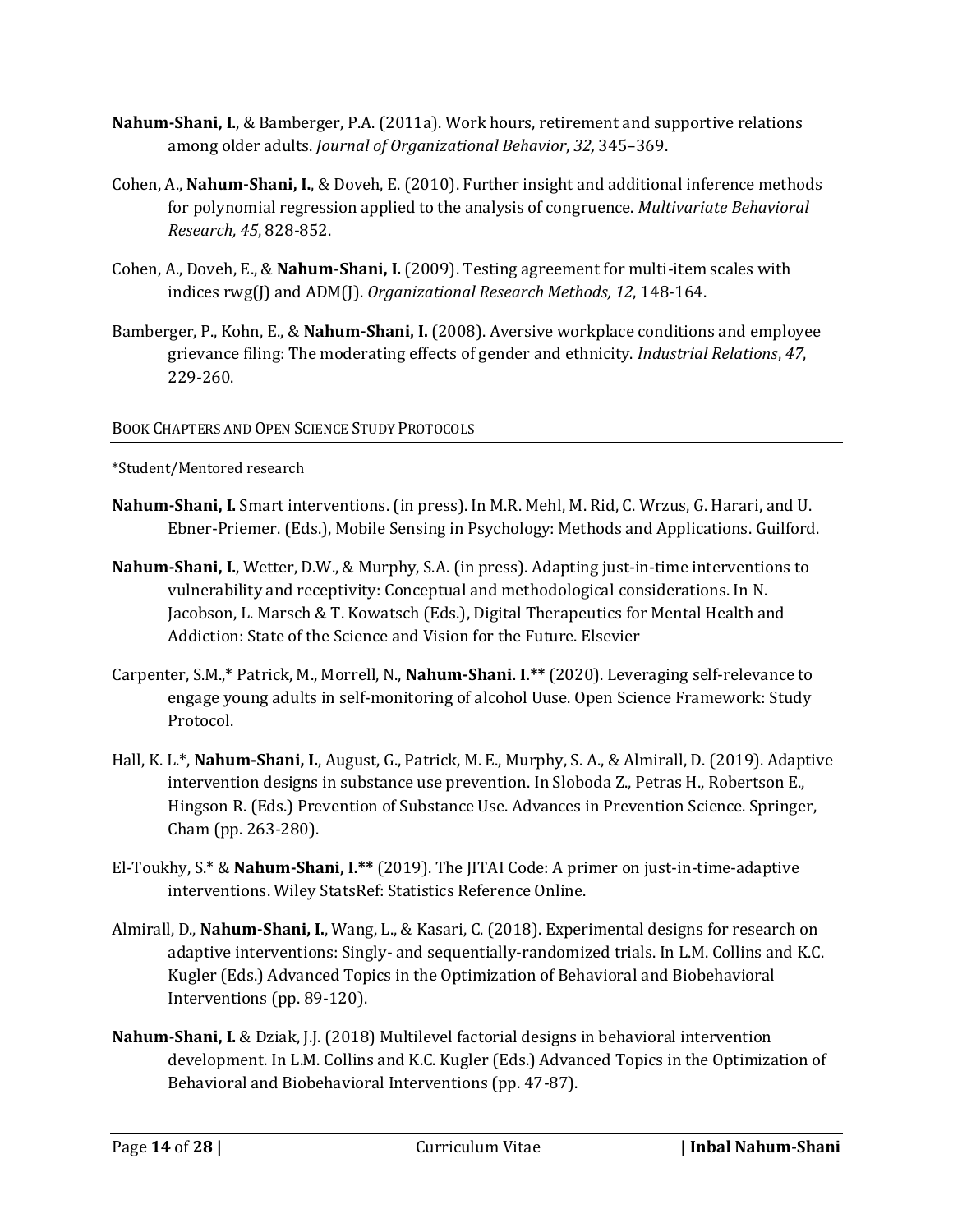- Rabbi, M., Philyaw-Kotov, M., Klasnja, P., Bonar, E., **Nahum-Shani, I.**, Walton, M., & Murphy, S.A. (2017). SARA - substance abuse research assistant. Open Science Framework: Study Protocol.
- Dallery, J., Riley, W.T., & **Nahum-Shani, I**. (2015). Research designs to develop and evaluate technology-based health behavior interventions. In L. Marsch, S. Lord, and J. Dallery (Eds). Leveraging Technology to Transform Behavioral Healthcare. Oxford University Press.
- **Nahum-Shani, I.**, Xi, L., Henderson, M.M., & Murphy, S.A. (2013). Innovative experimental design for developing effective technology-supported help-seeking interventions. In S.A. Karabenick and M. Puustinen (Eds). Advances in Help Seeking Research and Applications: The Role of Information and Communication Technologies.
- Qian, M.,**\* Nahum-Shani, I.**, Murphy, S. (2013). Dynamic treatment regimes. In X. Tu and W. Tang (Eds.). Modern Clinical Trial Analysis. Springer Science.

## PROFESSIONAL CONFERENCES/PRESENTATIONS

**\***Student-mentored research

- **Nahum-Shani., I**. (expert discussant). Investigating the promise of mHealth for complementary and integrative health approaches. (December 2020). Academic consortium grand rounds session at the International Congress on Integrative Medicine and Health. With Lanay Mudd, Pamela Jeter, Jennifer Huberty, Judith Gordon, and Christopher Cox (Virtual).
- Spring, B., Pfammatter, A., Scanlan, L., McFadden, H., Marchese, S., Siddique, J., Hedeker, D., & **Nahum-Shani, I.** (November, 2020). How low can we go? Optimal first line and augmentation treatment tactics for obesity stepped care. Poster presented at the Obesity Society Annual Meeting; Obesity, 28, page 106.
- Spring, B., Pfammatter, A., Marchese, S., Martindale, L., Battalio, M.F.S., Stump, T. Hedeker, D., & **Nahum-Shani, I.** (November, 2020). Do digital interventions overcome socio-demographic differences in weight loss initiation? Presentation at the Obesity Society Annual Meeting; Obesity, 28, page 15.
- **Nahum-Shani., I.**, Yap, J., & Walton, M. (September, 2020). Developing workflows and templates for reproducing results from mobile health (mHealth) trials. Michigan Institute for Data Science Reproducibility Day. University of Michigan (online).
- Coughlin, L.N.,\* **Nahum-Shani, I.**, Bonar, E.E., Philyaw-Kotov, M.L., Rabbi, M., Klasnja, P., Cunningham, R.M., Murphy, S.A. & Walton, M.A. (July, 2020). Toward a just-in-time adaptive intervention to reduce adolescent and young adult alcohol use: Testing approaches for identifying when to intervene. Society for Prevention Research (online). https://www.preventionresearch.org/2020-annual-meeting/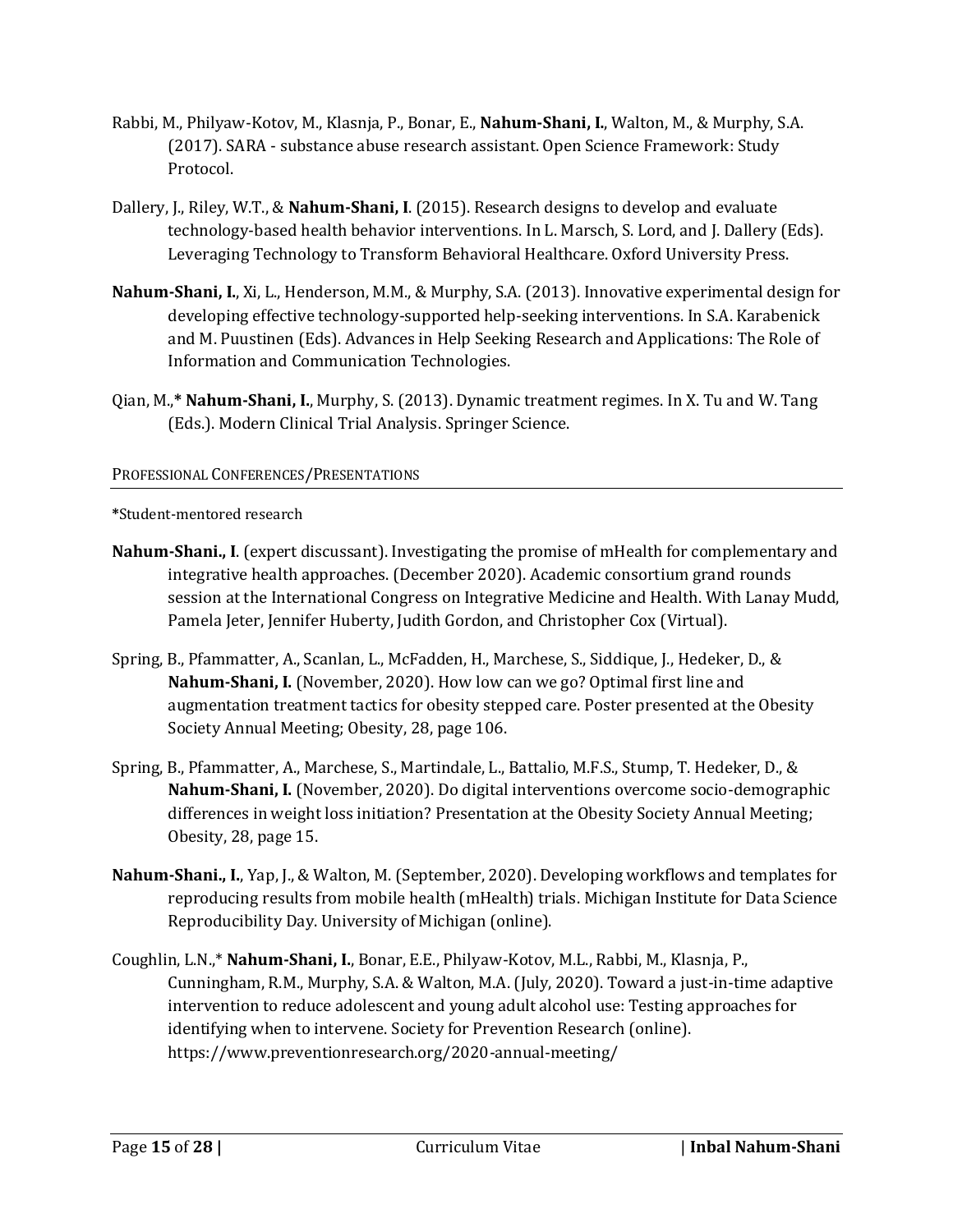- Lustria, M. L. A., Naar, S., Carpenter, S. M., & **Nahum-Shani, I.** (April, 2020). Design and development of a gamified mobile application to improve adherence to dietary self-monitoring. Paper presented at the Kentucky Conference on Health Communication (Virtual).
- Carpenter, S.M.,\* Yap, J., Lam, C., Wetter, D., & **Nahum-Shani, I.** (February, 2020). Emotions impact engagement among smokers during a quit attempt. Poster at the Meeting of the Society for Personality and Social Psychology Intervention Science Preconference, New Orleans, LA.
- Wagner III, B.,\* Barskey, M., **Nahum-Shani, I.**, & Park, S. Y. (November, 2019). ewrapper: Perceived Receptivity to Engagement Strategies in mHealth. In Conference Companion Publication of the 2019 on Computer Supported Cooperative Work and Social Computing (pp. 398-402).
- Coughlin, L. N.,\* Bonar, E. E., Philyaw-Kotov, M. L., **Nahum-Shani, I.**, Rabbi, M., Klasnja, P., ... & Walton, M. A. (June, 2019). Predicting Alcohol and Marijuana Use in Adolescents and Emerging Adults with the Substance Abuse Research Assistant (SARA) Mobile App. In Alcoholism-Clinical and Experimental Research (43, pp. 234A-234A).
- Shaw, S.D.,\* Yoon, C. Wagner, B., & **Nahum-Shani. I.** (March, 2019). Engagement in a digital world: An organizing framework for engagement strategies. Society for consumer psychology annual conference. Savannah, GA.
- Walton, A.,\* Collins, L., Crosby, L., Klasnja, P., **Nahum-Shani, I.**, Rabbi, M., Walton, M., Murphy, S. (October, 2018). The Micro-randomized trial for developing mobile health interventions. Poster presentation at the Fifth Annual Mobile Data to Knowledge (MD2K) Meeting. Memphis, TN.
- Walton, A.,\* Collins, L., Crosby, L., Klasnja, P., **Nahum-Shani, I.**, Rabbi, M., Walton, M., Murphy, S. (October, 2018). The Micro-randomized trial for developing mobile health interventions. Seminar at Penn State University Methodology Center, College of Health and Human Development. State College, PA.
- Walton, A.,\* Collins, L., Crosby, L., Klasnja, P., **Nahum-Shani, I.**, Rabbi, M., Walton, M., Murphy, S. (November, 2018). The Micro-randomized trial for developing mobile health interventions. Poster presentation at the Technology in Psychiatry Summit. Boston, MA.
- Czyz, E. C.,\* Fernandez K. C., **Nahum-Shani, I**., & King, C. A. (April, 2018). Feasibility and acceptability of ecological momentary assessment (EMA) with suicidal adolescents following psychiatric hospitalization. Poster presentation at the 50th American Association of Suicidology Annual Conference. Phoenix, AZ.
- Tureen, T.,\* Yap, J., Almirall, D., & **Nahum-Shani, I.** (April, 2018). R implementation for the analysis of zero-inflated count data from SMARTs: With application to substance use research. Michigan Student Symposium for Interdisciplinary Statistical Sciences (MISSISS). University of Michigan, Ann Arbor, MI.
- Seewald, N.J.,\* **Nahum-Shani, I.**, McKay, J.R., Almirall, D. (April, 2018). Sample size considerations for the analysis of continuous repeated-measures outcomes in sequential multiple-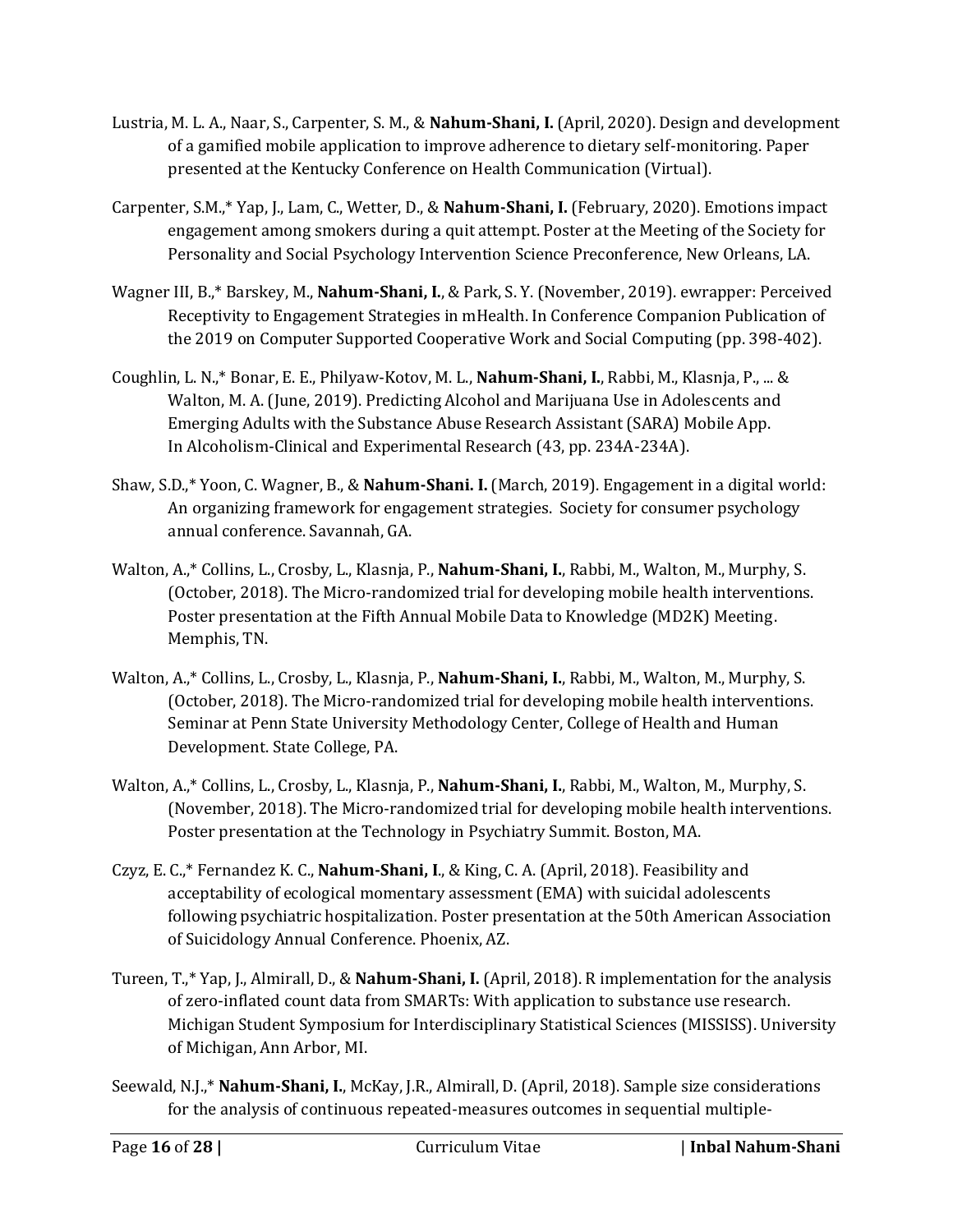assignment randomized trials." Michigan Student Symposium for Interdisciplinary Statistical Sciences. Ann Arbor, MI.

- Wagner, B.,\* Shaw, S. D., Liu, E., Harrington, C., Naar, S., Abowd, G., Yoon, C., Kumar, S., Murphy, S., **Nahum-Shani, I.** (April, 2018). ewrapper: Operationalizing engagement strategies in mHealth. Poster session presented at the Michigan Student Symposium for Interdisciplinary Statistical Sciences, Ann Arbor, MI.
- Bonar, E.E., Rabbi, M., Murphy, S.A., **Nahum-Shani, I.**, Cunningham, R.M., Philyaw-Kotov, M.L., Walton, M.A. (2018). Feasibility and acceptability of using a mobile phone app to assess substance use among adolescents and emerging adults [Abstract]. Alcoholism: Clinical and Experimental Research.
- Czyz, E.C.,\* King, C.A., & **Nahum-Shani, I.** (November, 2017). Examining feasibility and acceptability of ecological momentary assessment among adolescents at elevated suicide risk. Presentation at IASR/AFSP International Summit on Suicide Research. Henderson, NV.
- Philyaw-Kotov, M.L.,\* Rabbi, M., Murphy, S.A., Klasnja, P., Tewari, A., **Nahum-Shani, I**. & Bonar, E.E. (September, 2017). Feasibility and acceptability of using a mobile phone app to assess substance use among adolescents and emerging adults. SAVIR Conference: Innovations in Injury Prevention Science; Injury Prevention 2017; 23(Suppl 1):A1–A62. Ann Arbor, MI.
- Czyz, E.C.,\* King, C.A., & **Nahum-Shani, I.** (September, 2017). Examining feasibility and acceptability of ecological momentary assessment among adolescents at elevated suicide risk. Presentation at the Society for Advancement of Violence and Injury Research Conference. Ann Arbor, MI.
- **Nahum-Shani, I.,** Yap J.R.T., Almirall D., Freiheit, E., McKay, J. R., Lynch, K. G., Dziak, J.J. (August, 2017). Comparing adaptive interventions using longitudinal data methods. Paper Session: New Directions in General Psychology. The 125th Annual Convention of the American Psychological Association. Washington, D.C.
- **Nahum-Shani, I.** (June, 2017). Common misconceptions regarding adaptive interventions and SMART studies. Workshop on Development of Adaptive Treatment Strategies in the Management of Drug Dependence: Lessons Learned from Clinical Trials Currently in the Field. College on Problems of Drug Dependence (CPDD) meeting. Montreal, Canada.
- **Nahum-Shani, I.**, Spring, B., & Murphy, S.A. (March, 2017). Stress-management just-in-time adaptive interventions: Opportunities and challenges. Symposium on Harnessing mHealth Technology to Advance Intervention Research on Stress, Addiction, and Mental Health Disorders. The 75th Annual Scientific Meeting of the American Psychosomatic Society, Sevilla, Spain.
- Seewald, J.N.,\* **Nahum-Shani, I.**, McKay, J., & Almirall, D. (March, 2017). Sample size considerations for the analysis of continuous repeated-measures outcomes in sequential multipleassignment randomized trials. Michigan Student Symposium for Interdisciplinary Statistical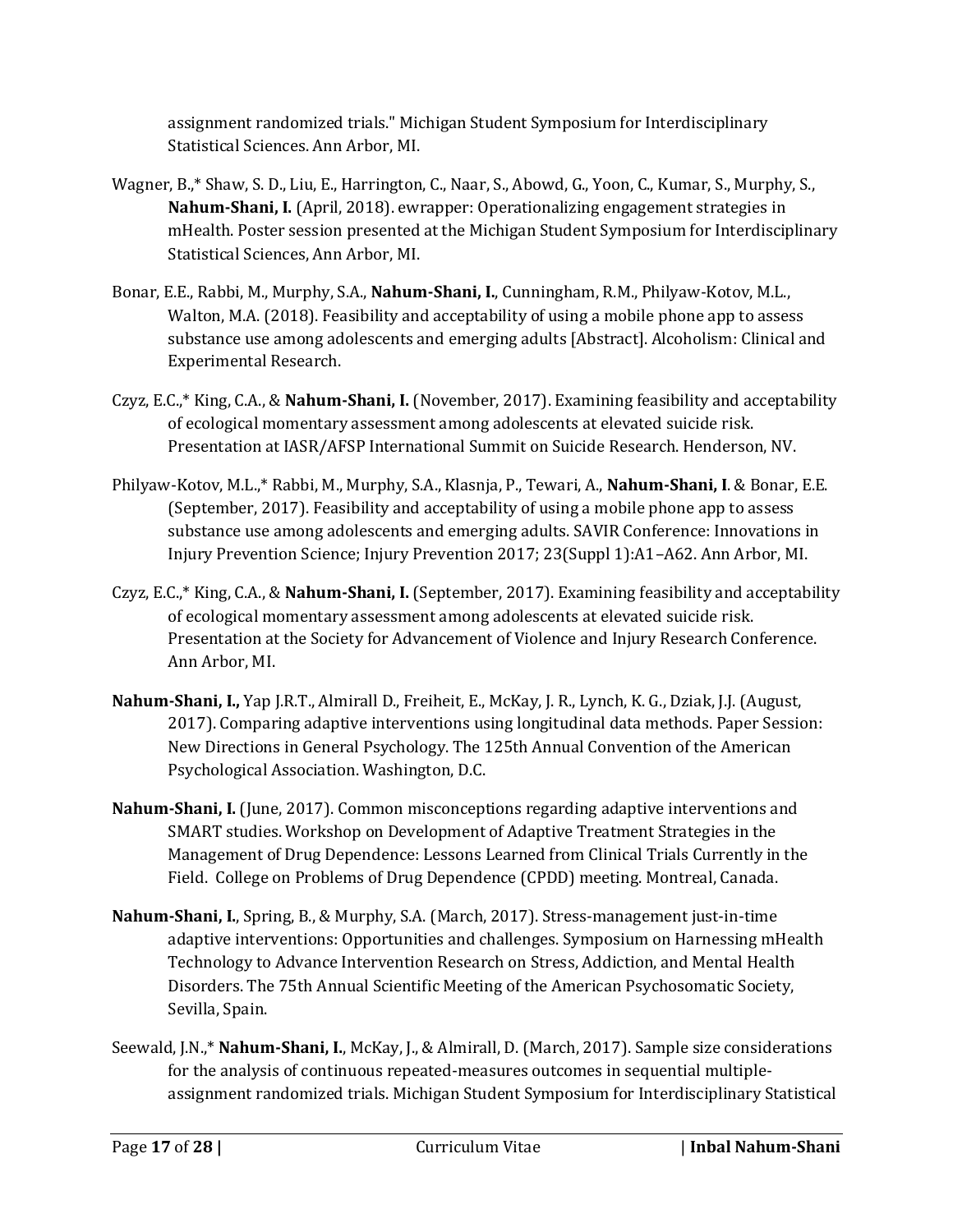Sciences (MISSISS) (Best Statistics Graduate Student Poster). University of Michigan, Ann Arbor, MI.

- Wagner, B.,**\*** Rabbi, M.,\* et al. (March, 2017). Engagement interventions in Mobile Health. Michigan Student Symposium for Interdisciplinary Statistical Sciences (MISSISS). University of Michigan, Ann Arbor, MI.
- Sarker, H.,\* Tyburski, M., Rahman, M. M., Hovsepian, K., Sharmin, M., Epstein, D. H., Preston, C.D., Furr-Holden, A., Milam, A., **Nahum-Shani, I**., al'Absiet, M., & Kumar, S. (May, 2016). Finding significant stress episodes in a discontinuous time series of rapidly varying mobile sensor data. CHI Conference on Human Factors in Computing Systems, Santa Clara, California, USA.
- Sharmin, M.,\* Raij, A., Epstein, D., **Nahum-Shani, I.**, Beck, G., Vhaduri, S., Preston, K., & Kumar, S. (September, 2015). Visualization of time-series sensor data to inform the design of just-intime adaptive stress interventions. ACM UbiComp, Osaka, Japan.
- **Nahum-Shani, I.**, & Bamberger, P.A. (august, 2015). A lingering ambiance: Pre-retirement work context and the impact of retirement on drinking behavior (best paper). Presented at the Academy of Management Meeting, Vancouver, Canada.
- Dworak, P., **Nahum-Shani, I.**, & Chang, W. (May, 2015). Evaluating sequence of responsive design interventions on the Health and Retirement Study using the Sequential Multiple Assignment Randomized Trial (SMART). Paper presented at the American Association for Public Opinion Research; Hollywood, Florida.
- Spring, B., Pellegrini, C.A., & **Nahum-Shani, I.** (November, 2014). How long does it take to identify non-responders to weight loss treatment. The Obesity Society's Annual Meeting; Boston, Massachusetts.
- **Nahum-Shani, I.**, Bamberger, P.A., Bacharach, S.B., & Doveh, E. (May, 2013). Explaining the varying effects of retirement on Alcohol Consumption: The Role of unit-level drinking norms and stress climate. Presented as part of the symposium on work transitions and mental health throughout the work life course. Work, Stress, and Health Meeting: Protecting and Promoting Total Worker Health; Los Angeles, CA.
- **Nahum-Shani, I.,** & Henderson, M.M., Lim, S., & Vinokur, A.D. (August, 2013). Supervisor support: Does it buffer or exacerbate the adverse effect of supervisor undermining. Paper presented at the Academy of Management Annual Meeting; Orlando, FL.
- **Nahum-Shani, I.,** & Bamberger, P.A., Bacharach, S.B., & Doveh, E. (August, 2012). Explaining the varying effects of retirement on alcohol consumption: The Role of unit-level drinking norms and stress climate. Paper presented at the Academy of Management Annual Meeting; Boston, MA.
- Dziak, J., **Nahum-Shani, I.**, & Collins, L. (May, 2012). Multilevel factorial experiments: Power and conceptual considerations. Paper presented at the Society for Prevention Research 20th Annual Meeting; Washington, DC.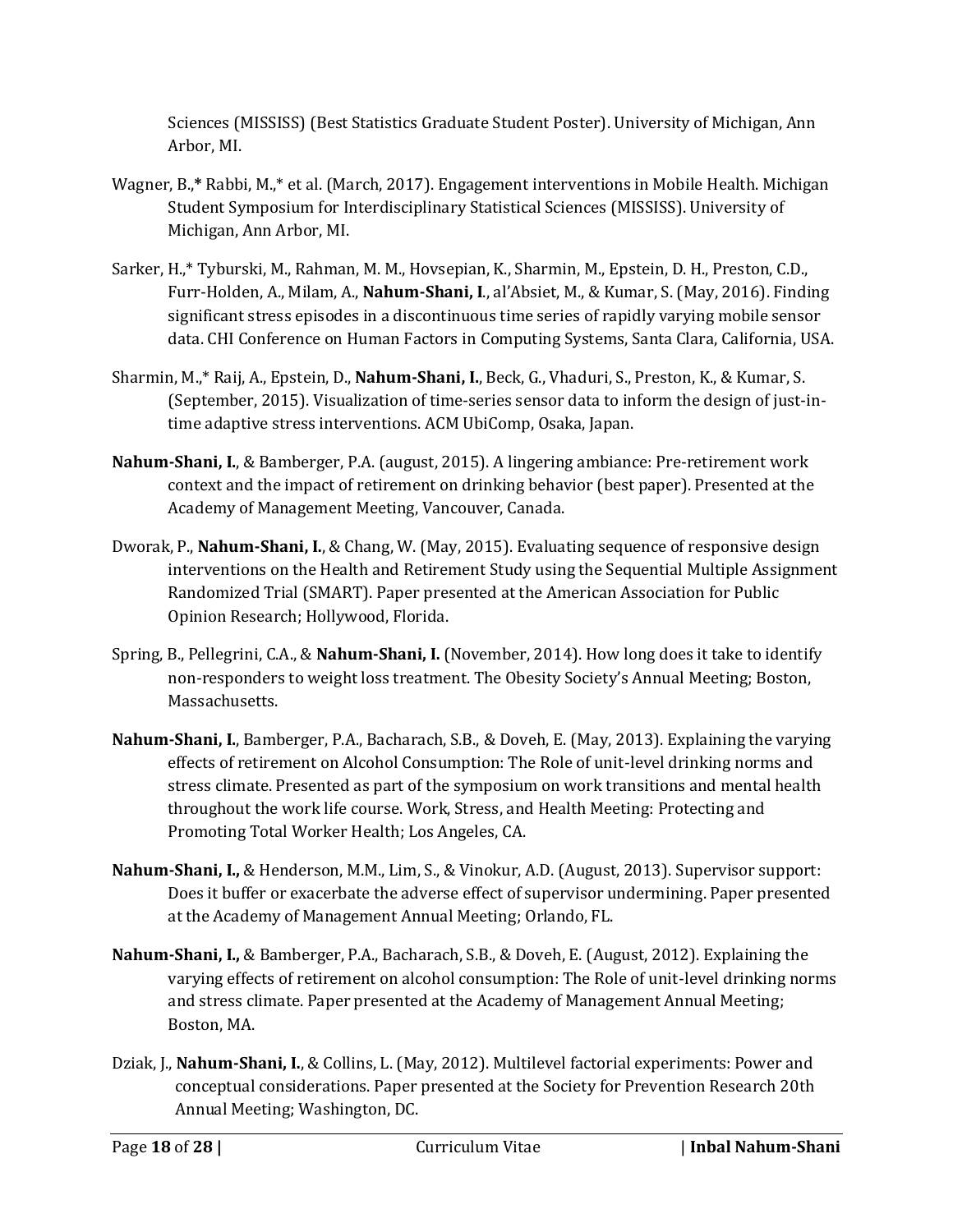- **Nahum-Shani, I.** (August, 2011). Adaptive interventions utilizing mobile health technologies. Whitepaper accepted to the mHealth Evidence Workshop, sponsored by Robert Wood Johnson Foundation, the National Institutes of Health; Bethesda, MD.
- **Nahum-Shani, I.,** & Somech, A. (August, 2010). Leadership, OCB and individual differences: idiocentrism and allocentrism as moderators. Paper presented at the Academy of Management Annual Meeting; Montreal, Canada.
- **Nahum-Shani, I**., Qian, M., Pelham, W.E., Gnagy, B., Fabiano, G., Waxmonsky, J., Yu, J., & Murphy, S.A. (May, 2010). Q-Learning: A Data analysis method for constructing adaptive interventions. Paper presented at the Society for Prevention Research Annual Meeting; Denver, CO.
- **Nahum-Shani, I**., & Bamberger, P.A. (August, 2009). Work hours, retirement and supportive relations among older adults. Paper presented at the Academy of Management Annual Meeting; Chicago, IL.
- **Nahum-Shani, I**. (August, 2008). Dissertation Award winners session: Invited talk at the HR Doctoral Consortium, Academy of Management Annual Meeting; Anaheim, CA.
- **Nahum-Shani, I**. (August, 2008). Hours worked and their positioning during the day: Effects on support availability from work, family and non-work friends. Invited talk, HR Dissertation award winners' paper session. Academy of Management Annual Meeting; Anaheim, CA.
- **Nahum-Shani, I**., & Bamberger, P.A. (August, 2008). Temporal workplace demands and the buffering effect of social support: The Conditioning role of perceived reciprocity patterns. Paper presented at the Academy of Management Annual Meeting; Anaheim, CA.
- Bacharach, S.B., Bamberger, P.A., & **Nahum-Shani, I**. (August, 2007). Hours, shifts and supportive relations: Resource mobilization and the link between temporal workplace demands and social support. Paper presented at the Academy of Management Annual Meeting; Philadelphia, PA.
- **Nahum-Shani, I**., Doveh, E., Bamberger, P.A., & Bacharach, S.B. (January, 2007). Moderated mediation in multilevel models: The case of involvement in traumatic events. Poster presentation at the 4th conference of the EMR - International Biometric Society; Israel.

## INVITED PRESENTATIONS

- Multimodal Adaptive Interventions (MADIs). Adaptive Interventions Workshop: Methods for Adaptive and Personalizing Prevention, Treatment, and Recovery Services for SUD. Addiction Health Services Research Conference. October 2021 (Virtual).
- Multi-Component Interventions: An Organizing Framework for Selecting an Experimental Design. NIH Workshop on Methodological Approaches for Whole Person Research. September, 2021(Virtual)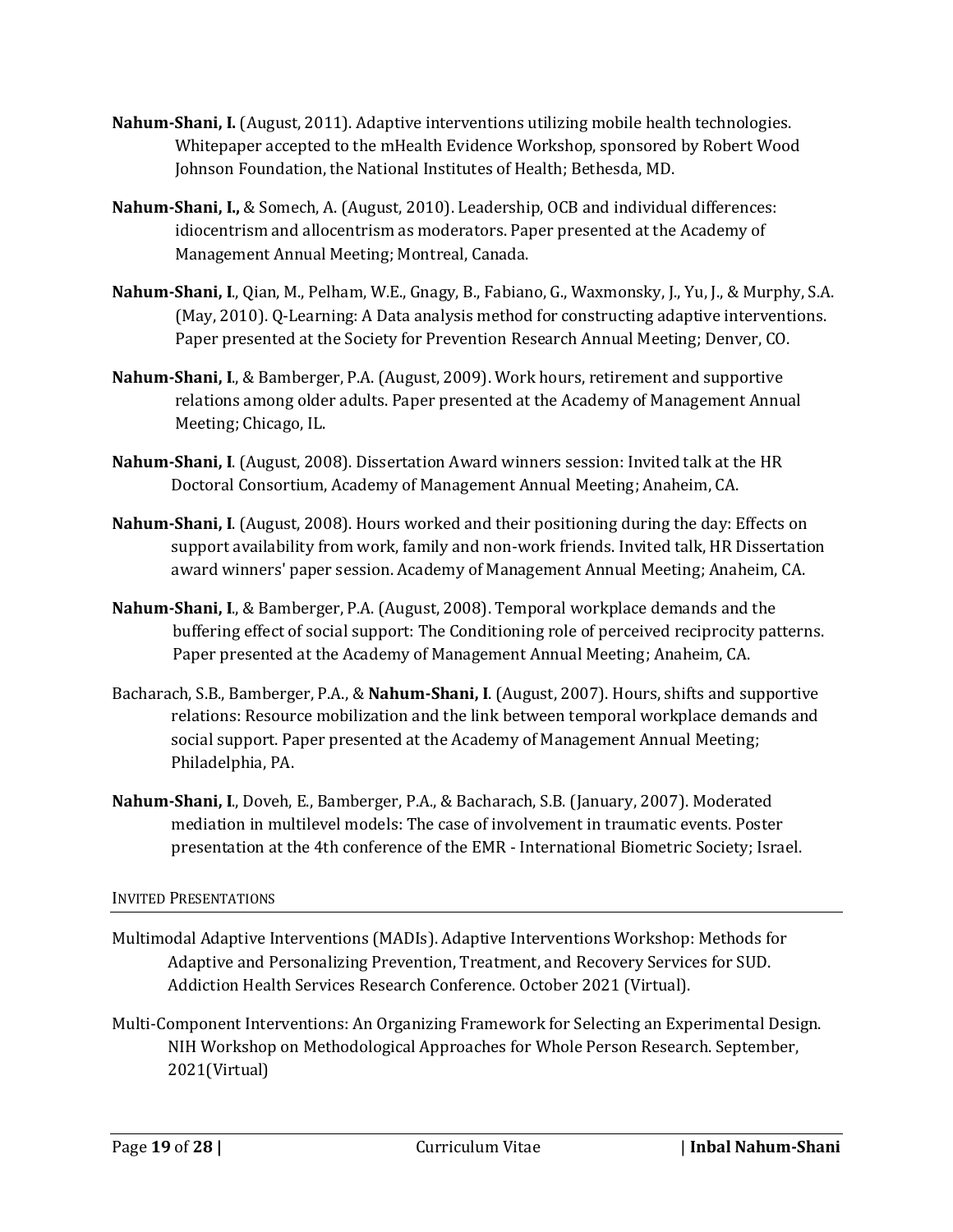- Introduction to Just-In-Time Adaptive interventions. PhD-level intervention class. Silver School of Social Work. NYU. May, 2021 (Virtual).
- Mobile Assistance for Regulating Smoking (MARS). mPower: NIH and NSF staff meeting on mobile health. March, 2021 (Virtual).
- Panel on Measurement Advances for Mechanisms of Behavior Change (co-chair). Ten Years of the Science of Behavior Change Common Fund Program Celebrating Accomplishments and Looking to the Future. NIH Science of Behavior Change. February, 2021 (Virtual).
- Just-In-Time Adaptive Interventions in Cancer Control. NCI interdisciplinary T32 training program in cancer care delivery research at the University of Michigan. February, 2021 (Virtual).
- Experimental Designs for Developing Multi-Component Interventions: On Factorial Designs, SMARTs and MRTs. Michigan Integrated Center for Health Analytics and Medical Prediction. December, 2020 (Virtual).
- Experimental Designs for Developing Multi Component Interventions: On Factorial Designs, SMARTs and MRTs. Department of Psychology, Princeton; November, 2020 (Virtual).
- MARS: Mobile Assistance for Regulating Smoking. NIH/OBSSR Intensive Longitudinal Health Behavior Network (ILHBN) Annual Meeting; November, 2020 (Virtual).
- Insights from the Engagement Working Group. (with Donna Spruijt-Metz). NIH/OBSSR Intensive Longitudinal Health Behavior Network (ILHBN) Annual Meeting; November, 2020 (Virtual).
- Experimental Designs for Developing Technology-Based Interventions: On Factorial Designs, SMARTs and MRTs. International Society for Traumatic Stress Studies. November, 2020 (Virtual).
- Translating Theoretically-Grounded Engagement Strategies into mHealth Setting: The Substance Abuse Research Assistant (SARA) Study. Maintaining Engagement with mHealth Technology: A Transdisciplinary Virtual Seminar; University of Southern California. October 2020 (Virtual).
- Experimental Designs for Optimizing mHealth Interventions: On Factorial Designs, SMARTs and MRTs. Department of Psychiatry and Behavioral Sciences. University of Washington. Seattle, WA; December 2019.
- Engagement in Intensive Longitudinal Data Collection. Panel on Intensive Longitudinal Assessment of Health and Behavior. Technology in Psychiatry Summit. Harvard University. Boston, MA; October 2019.
- Engagement in Intensive Longitudinal Data Collection. NIH/OBSSR Intensive Longitudinal Health Behavior Network Annual Meeting. Harvard University. Boston, MA; October 2019.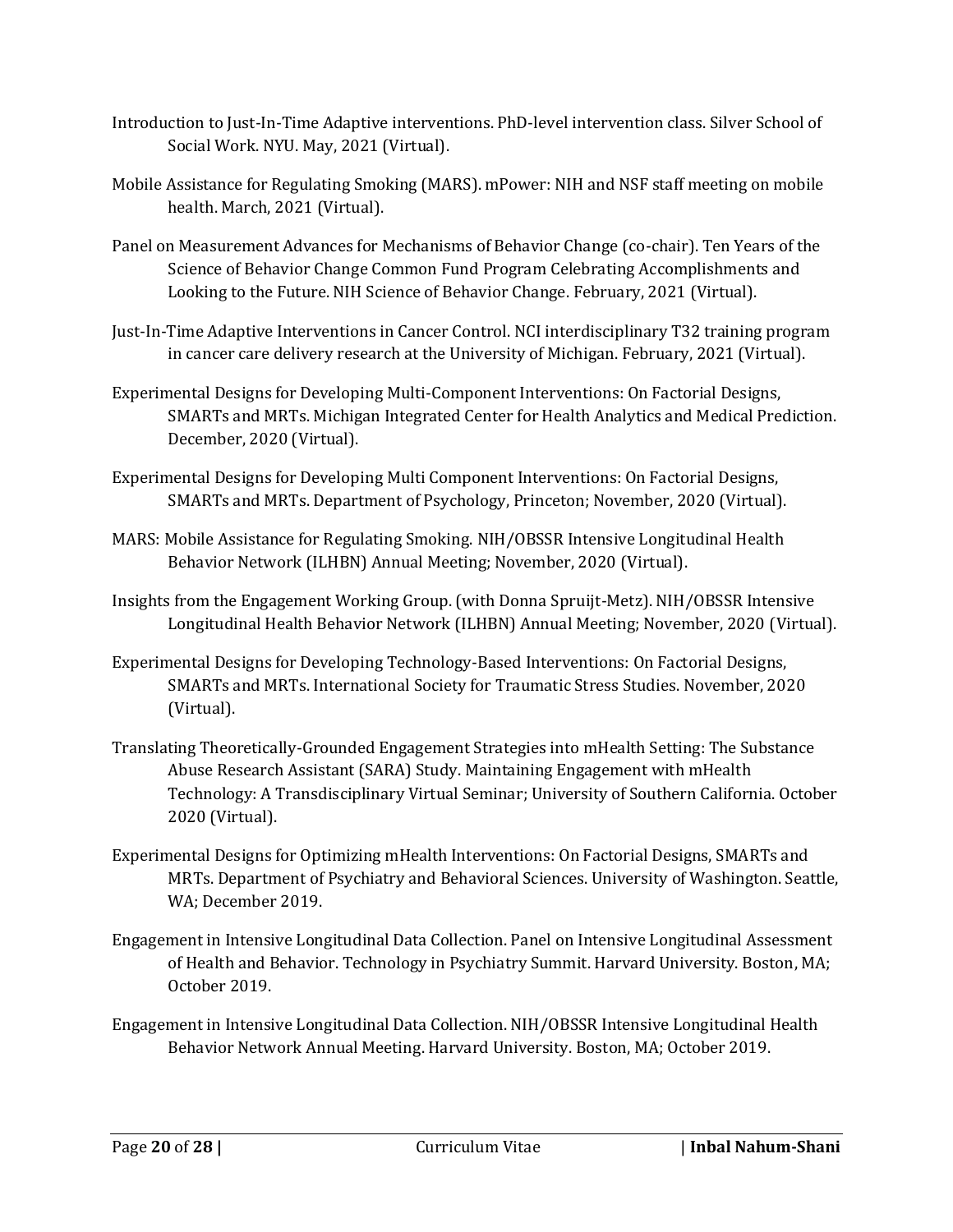- Mentoring Graduate Students: Tips, Best Practices, and Life-Changing Stories from the Experts. Professional Development Workshop. Academy of Management Annual Meeting. Boston, MA; August 2019.
- Experimental Designs for Constructing mHealth Interventions. mHealth Training Institute, University of California, Los Angeles; July 2019.
- Just-In-Time Adaptive Interventions: Scientific Motivation and Key Components. Invited Symposia on mHealth in Action. Society for Prevention Research Annual Meeting. San Francisco, CA; May 2019.
- Engagement and Health Behavior Change: The Role of Adaptive and Just-In-Time Adaptive Interventions. Clinical Science Forum: New Developments in the Clinical Science of Behavior Change. Association for Psychological Science Annual Convention. Washington, DC; May 2019.
- Engagement in Mobile Health Studies (with Donna Spruijt-Metz and David Wetter). The Intensive Longitudinal Health Behavior Network (ILHBN). Online; February 2019.
- From Adaptive to Just-In-Time Adaptive Interventions in Mobile Health. Department of Psychology, University of Michigan; February 2019.
- From Adaptive to Just-In-Time Adaptive Interventions in Mobile Health. Department of Psychology, University of Zurich; December 2018.
- Novel Use of mHealth Data to Identify States of Vulnerability and Opportunity to JITAI. NIH Intensive Longitudinal Health Behaviors Network Annual Meeting. Bethesda, MD; October 2018.
- Experimental Designs for Building mHealth Interventions: Factorial Designs, SMARTs and MRTs. mHealth Training Institute, University of California, Los Angeles; August 2018.
- Addressing Human Variability: Adaptive and Just-In-Time Adaptive Interventions. The Human Variability Project Workshop. Army Research Lab. Baltimore, MD; July 2018.
- Micro-Randomized Trial to Investigate the Effects of Just-In-Time Prompts and Message Framing. The Micro-Randomized Trial Design for developing adaptive mobile health; invited session at the Society for Clinical Trials meeting. Portland, OR; May 2018.
- From Adaptive to Just-In-Time Adaptive Interventions in Mobile Health. Huntsman Cancer Institute, University of Utah. Salt Lake City, Utah; May 2018.
- Lightning Rounds on Just-In-Time Adaptive Interventions. Society for Behavioral Medicine Annual Meeting. New Orleans, LA; April 2018.
- From Adaptive Interventions to Just-in-Time Adaptive Interventions (Dempsey [Speaker] & Nahum-Shani). Pre-Conference workshop on 'The Nuts and Bolts of Behavioral Intervention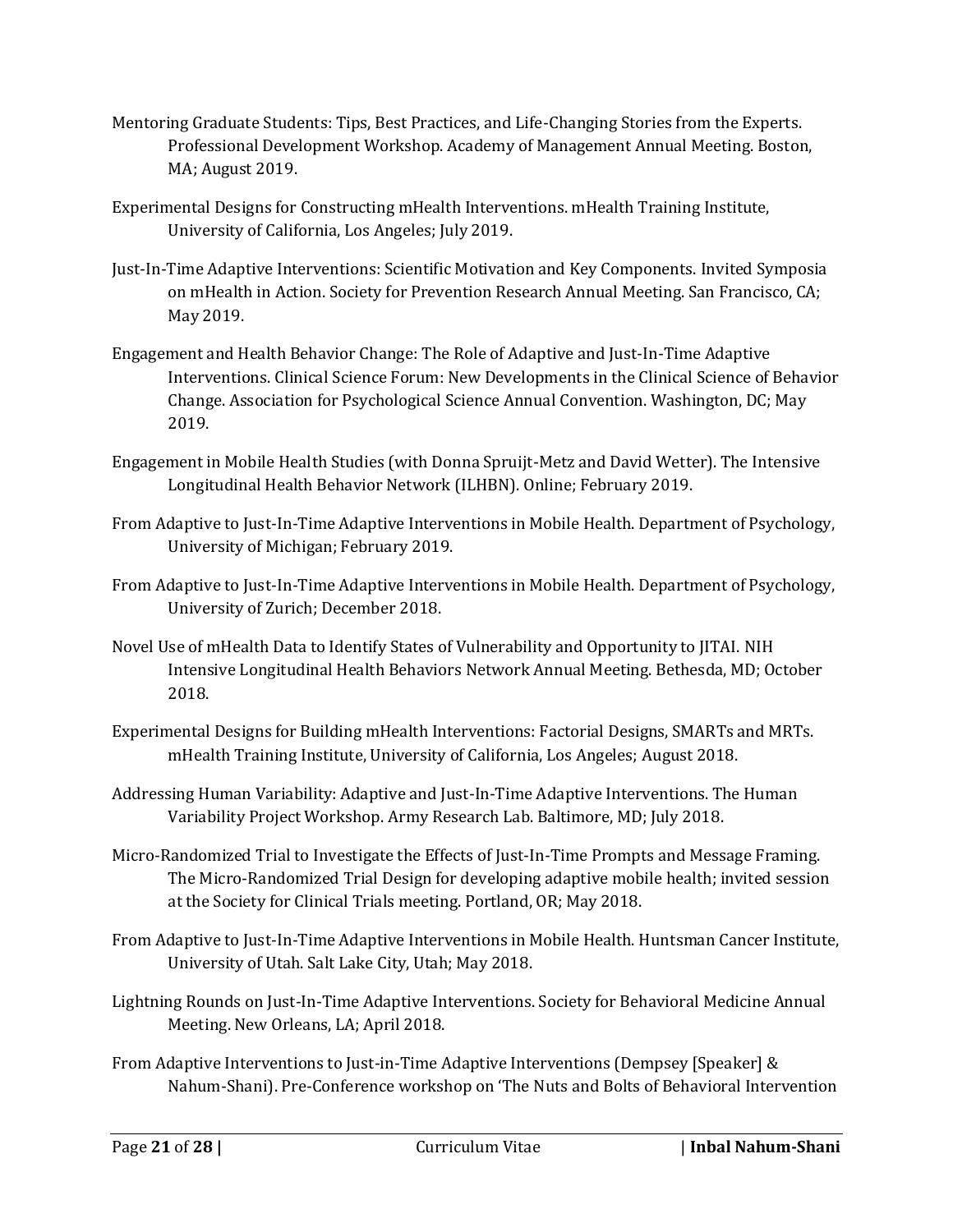Development" at the Society for Behavioral Medicine Annual Meeting, New Orleans, LA; April 2018.

- Novel Experimental Approaches to Designing Effective Multi-Component Interventions. Invited Pre-Conference workshop at the Society for Behavioral Medicine Annual Meeting; New Orleans, LA; April 2018.
- Using Digital Data to Promote Behavior Change. Symposium on Consumer Goods as Agents of Sustainable Health. Proctor and Gamble Mason Research Center. Cincinnati, OH; March, 2018.
- Experimental Designs for Multi-Components Behavioral Intervention Development. Implementation Research Group; The Center for Evaluation and Implementation Resources. US Department of Veterans Affairs; Online Session; January, 2018.
- From Adaptive to Just-In-Time Adaptive Interventions in Mobile Health. Michigan Program in Survey Methodology (MPSM) Sponsors Briefing. University of Michigan. Ann Arbor, MI; October 2017.
- Novel longitudinal methods for SMART studies of drug use and HIV. The Methodology Center Annual Retreat . Penn State University. State College, PA; October, 2017.
- From Adaptive to Just-In-Time Adaptive Interventions in Mobile Health: Conceptual and Methodological Considerations. Department of Psychiatry and Behavioral Sciences, University of Washington. Seattle, WA; September, 2017.
- Experimental Designs for Building mHealth Interventions: Factorial Designs, SMARTs and MRTs. mHealth Training Institute, University of California, Los Angeles; August 2017.
- Experimental Designs for Constructing Multi-Component Behavioral Interventions. NIA/NIH Workshop on Innovating the Next Generation of Dementia and Alzheimer's Disease Care Interventions: Addressing the needs of caregivers, care providers, and persons living with dementia. National Institutes of Health, Rockville, MD; July 2017.
- From Adaptive to Just-In-Time Adaptive Interventions in Mobile Health: Conceptual and Methodological Considerations. Department of Biomedical Data Science, Geisel School of Medicine, Dartmouth College. Lebanon, NH; July 2017.
- Introduction to Adaptive Interventions and SMART studies. Novel Experimental Approaches to Designing Effective Multi-component Interventions. Invited Workshop; The Chicago Chapter of the American Statistical Association (ASA). Northwestern University, Chicago, IL; May, 2017.
- From Adaptive to Just-In-Time Adaptive Interventions in Mobile Health: Conceptual and Methodological Considerations. Center for Drug Use and HIV Research (CDUHR) MHealth Mini Conference. NYU, New York, NY; April 2017.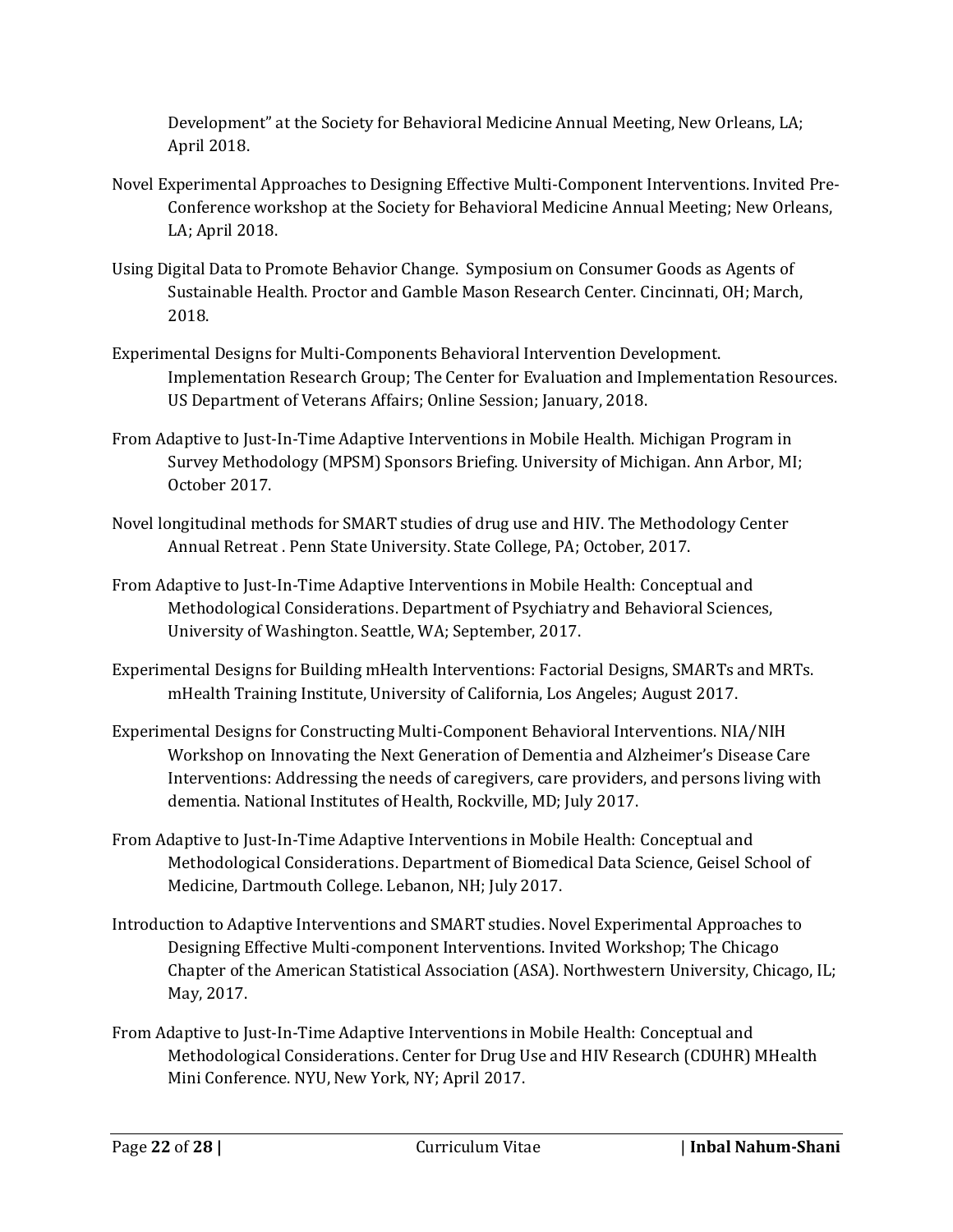- From Adaptive to Just-In-Time Adaptive Interventions in Mobile Health. Department of Psychiatry & Neurobehavioral Sciences, School of Medicine, University of Virginia, Charlottesville, VA; December 2016.
- Introduction to Adaptive Interventions. IES Principal Investigator's Conference. Washington, DC; December 2016.
- From Adaptive to Just-In-Time Adaptive Interventions. Institute for Translational Research in Children's Mental Health 2nd Annual Symposium: Building a Science of Personalized Intervention for Children's Mental Health. University of Minnesota, Minneapolis, MN; October 2016.
- Experimental Designs and Data Analytic Methods for Building mHealth Interventions. mHealth Training Institute, University of California, Los Angeles; August 2016.
- Experimental Designs for Building mHealth Interventions. NIH Global mHealth Research Training Institute. Bethesda, MD; June 2016.
- Just in Time Adaptive Interventions: Scientific Motivation and Key Components. Invited talk at the Cross-Cutting Theme Program: Breaking Free—Intersecting Perspectives on the Science of Behavior Change. Association for Psychological Science Convention, Chicago, IL; May 2016.
- From Adaptive to Just-In-Time Adaptive Interventions. Workshop on Methodological Approaches to Designing Adaptive Interventions in Mobile Health; Association for Psychological Science Convention, Chicago, IL; May 2016.
- Building Just-In-Time Adaptive Interventions in Mobile Health: The Role of Micro-Randomized Trials (Organizer and Speaker). Pre-Conference workshop at the Society for Behavioral Medicine Annual Meeting, Washington, DC; March 2016.
- From Adaptive Interventions to Just-in-Time Adaptive Interventions (Dempsey [Speaker] & Nahum-Shani). Pre-Conference workshop on 'The Nuts and Bolts of Behavioral Intervention Development' at the Society for Behavioral Medicine Annual Meeting, Washington, DC; March 2016.
- Adaptive Interventions for Health Behavior Change: What, Why and How? Center for Economic and Social Research, University of Southern California. Los Angeles, CA; Feb, 2016.
- On Adaptive Interventions and SMARTs. School of Nursing Methodology Series Workshop, University of Michigan, Ann Arbor, MI; Feb 2016.
- Adaptive Interventions for Health Behavior Change: What, Why and How? Department of Psychology, Rice University. Huston, TX; December, 2015.
- Adaptive Interventions in Educational Research. IES Principal Investigator's Conference. Washington, DC; December 2015.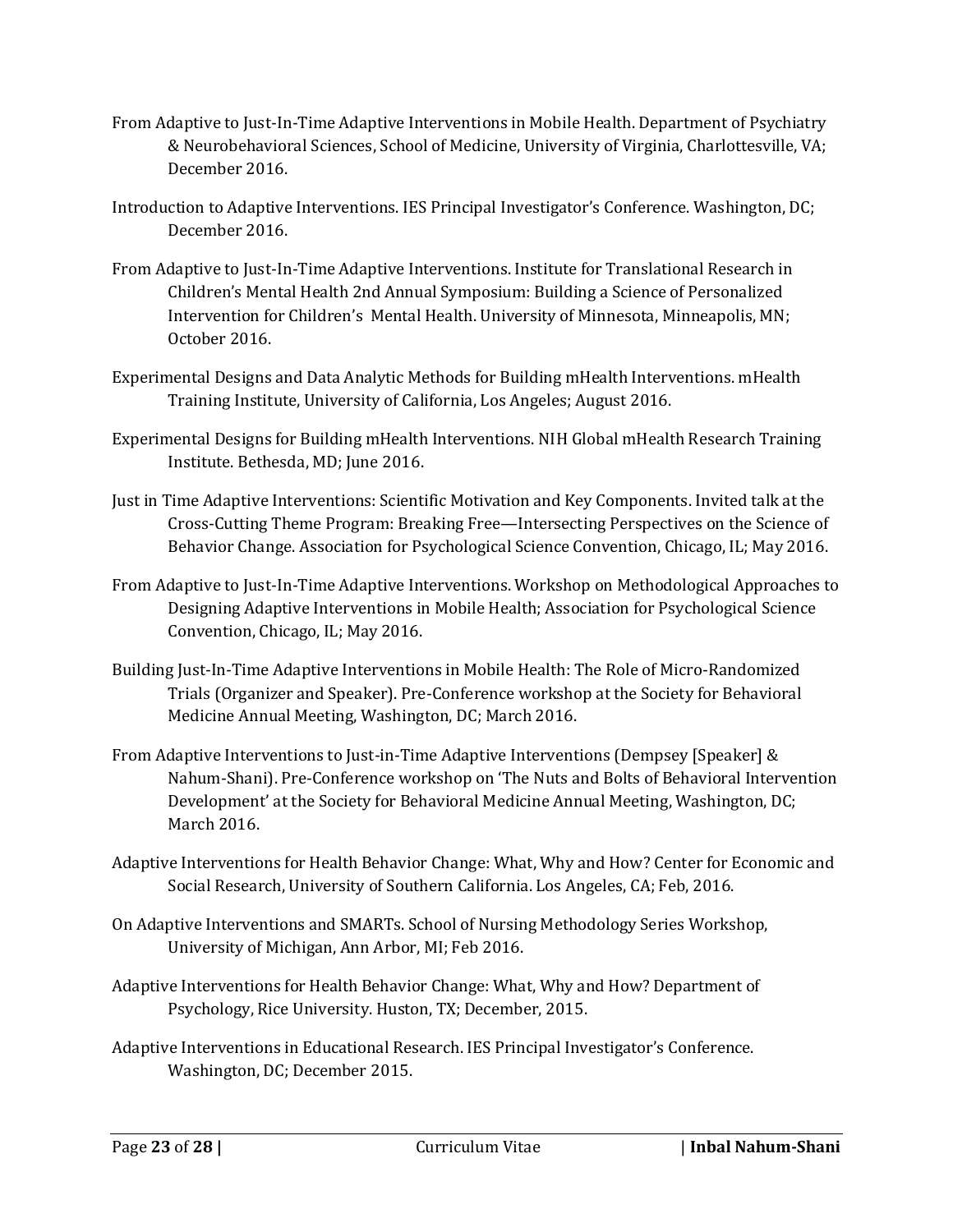- Just In Time Adaptive Interventions for Promoting Mental Health Among College Students (White Paper). NSF Workshop on College Student Health. Chicago, IL; July 2015.
- Introduction to Adaptive Intervention and Associated Methodologies. IES Technical Working Group Meeting on SMARTs in Education Research. Washington DC; July 2015.
- Getting SMART: Experimental Design Methods for Developing Adaptive Interventions. Preconference workshop; annual Meeting of the Society for Prevention Research, Washington, DC, May 2015.
- Getting SMART: Experimental Design and Analysis Methods for Developing Adaptive Interventions; 1-Day Workshop at the UCSF Division of Prevention Sciences & Department of Epidemiology & Biostatistics, University of California, San Francisco; May 2015.
- mHealth Research Methodology. mHealth Training / NIH mHealth Summit 2014. Washington DC; December 2014.
- On SMART and Factorial Designs: Application to mHealth Research. mHealth evidence wireless workshop; Wireless Health 2014. Bethesda, MD; October 2014.
- On SMART and Factorial Designs: Application to mHealth Research. mHealth evidence NIH/OBSSR Panel. Bethesda, MD; October 2014.
- Experimental Designs for Developing mHealth Interventions. NIH/OBSSR online mHealth training. July 2014.
- Pre-Meeting Conference Workshop on the Design and Conduct of Sequential Multiple Assignment Randomized Trials. Society for Clinical Trials Meeting. Philadelphia, PA; May 2014.
- From SMART to Just In Time Adaptive Interventions. NIH Workshop on Innovative Study Designs and Methods for Developing, Testing and Implementing Behavioral Interventions. Bethesda, MD, April 2014.
- mHealth Research Methods and Design. Instructor in NIH/OBSSR brief mHealth training (online). Bethesda, MD, March 2013.
- mHealth Research Methods and Design. Instructor in NIH/OBSSR mHealth training. Bethesda, MD, Dec 2013.
- On MOST, SMART and Factorial Designs. Center for Technology and Behavioral Health, Department of Psychiatry, Geisel School of Medicine at Dartmouth, Dartmouth College, November 2013.
- On MOST, SMART and Factorial Designs. The National Institute on Drug Abuse's Division of Clinical Neuroscience & Behavioral Research (DCNBR): Meeting on Overcoming Barriers and Making Adolescent Drug Abuse Treatment More Community, Bethesda, MD, June 2013.
- Being SMART about adapting interventions: An introduction to Adaptive Interventions and SMART designs; Pre-conference workshop on Tobacco Use Treatment Development: Challenges,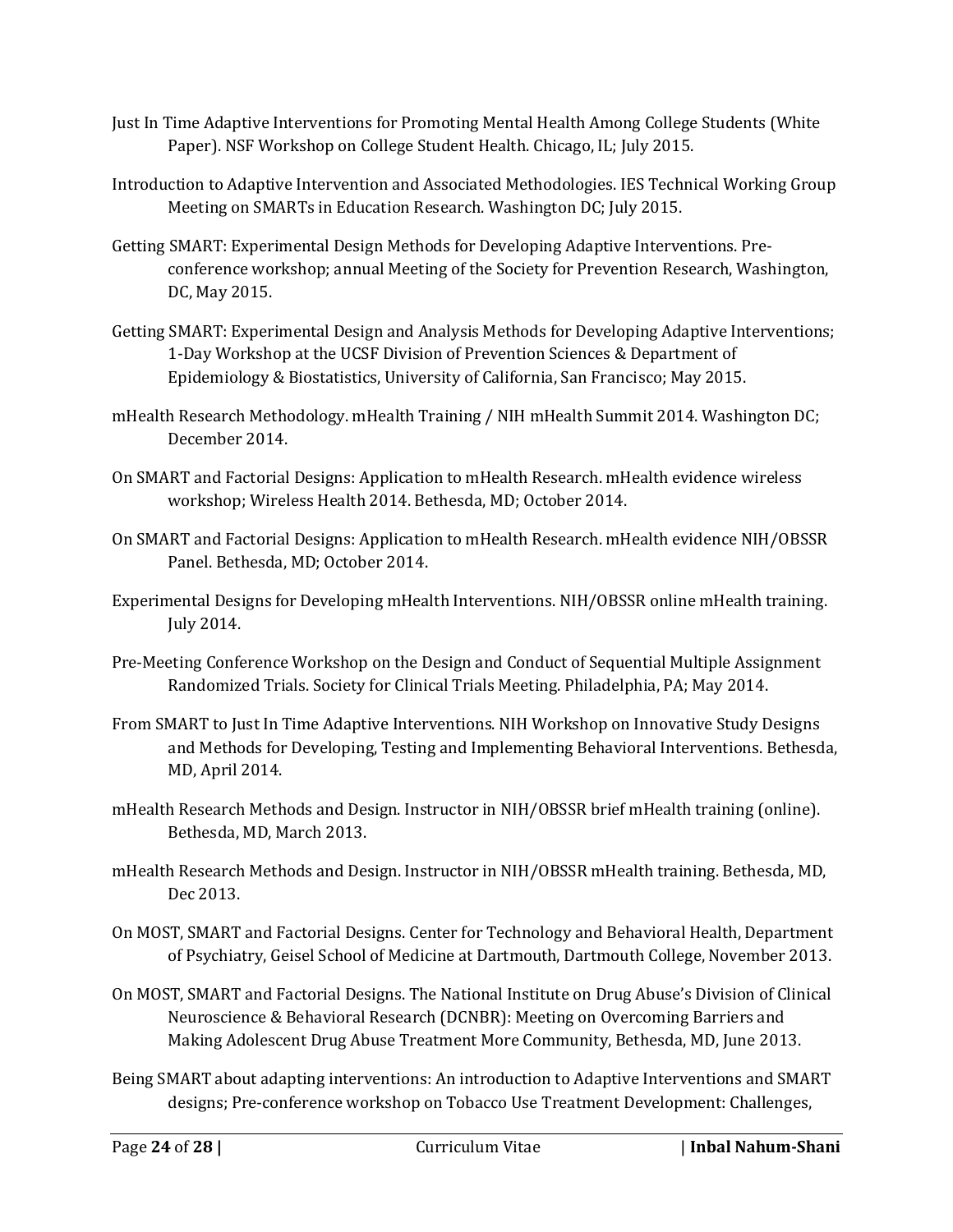Opportunities, & New Methods, Society for Research on Nicotine and Tobacco's 19th Annual Meeting, March, 2013.

- Designing work-based brief interventions for at-risk drinking: The SMART way. Research project presented at the Stanford Prevention Research Center, Stanford University School of Medicine, Stanford, CA; February 2013.
- Supervisor support: Does it buffer or exacerbate the adverse effects of supervisor undermining? Seminar presented at the Department of Psychology, Virginia Tech; January, 2013.
- Optimizing technology-based interventions: The SMART experimental approach. Seminar presented at the Stanford Prevention Research Center, Stanford University School of Medicine, Stanford, CA; January 2013.
- Q-learning: A data analysis method for developing behavioral interventions. Seminar presented at the Department of Psychology, University of North Carolina at Chapel Hill, Chapel Hill, NC; Dec, 2012.
- MHealth research and experimental designs: Beyond randomized control trials. Training session at the NIH/Mhealth 2012 training workshop, Washington DC; November 2012.
- Supervisor support: Does it buffer or exacerbate the adverse effects of supervisor undermining? Paper presented at Ross School of Business, University of Michigan, Ann Arbor MI; November 2012.
- Experimental Designs for Intervention Development. National Strategic Summit on creating a roadmap for physical activity, lifestyle and comparative effectiveness research. Arizona State University, Phoenix, AZ, October 2012.
- Experimental Designs for Intervention Development. NIH SOBC Revisiting Pasteur's Quadrant: Use-Inspired Basic Research, Bethesda, MD, October 2012.
- Supervisor Support: Does it buffer or exacerbate the adverse effect of supervisor undermining. Paper presented at the Department of Psychology, area of Personality & Social Context seminar, University of Michigan, April 2012.

# FORMAL TEACHING/WORKSHOPS

| 2022 | <b>Introduction to Adaptive Interventions and SMARTs</b><br>Workshop to T32 trainees in cancer research and addiction,<br>at the University of Utah and the University of Michigan.<br>Online, January 2022 |
|------|-------------------------------------------------------------------------------------------------------------------------------------------------------------------------------------------------------------|
| 2021 | <b>Getting SMART about Adaptive Interventions in Education</b><br>Workshop at the Data Science for Dynamic Decision-Making Center (d3c)<br>University of Michigan.                                          |
|      | Online, November 2021                                                                                                                                                                                       |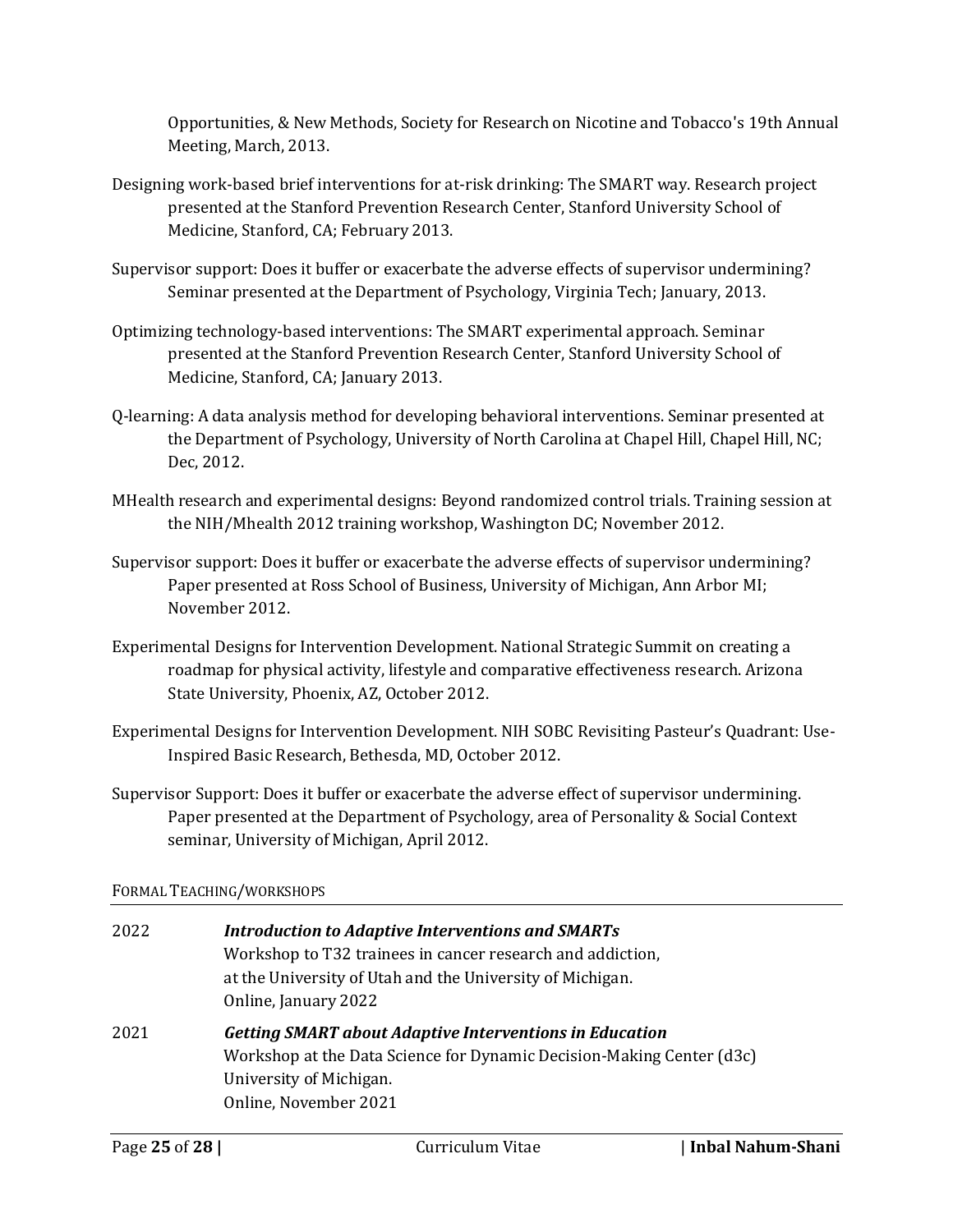| 2019      | <b>Experimental Designs for Mobile Health (mHealth) Interventions</b><br>Workshop at the College of Nursing and Health Innovation<br>Arizona State University, February 2019                                                  |
|-----------|-------------------------------------------------------------------------------------------------------------------------------------------------------------------------------------------------------------------------------|
|           | <b>Introduction to Adaptive Interventions and SMARTs</b><br>Workshop at the College of Nursing<br>University of South Carolina, November 2019                                                                                 |
|           | <b>Getting SMART about Adaptive Interventions in Education</b><br>Workshop at the Data Science for Dynamic Decision-Making Lab (d3lab)<br>University of Michigan, March 2019                                                  |
| 2018      | Introduction to Adaptive and Just-In-Time Adaptive Interventions in Mobile<br><b>Health: Conceptual and Methodological Considerations.</b><br>Workshop at the Department of Psychology<br>University of Zurich, December 2018 |
| 2014      | <b>Summer Institute on Innovative Methods.</b><br>Experimental Design and Analysis Methods for Developing Adaptive Interventions:<br><b>Getting SMART</b><br>Funded by NIH/NIDA<br>University of Michigan, June 2014          |
| 2013      | <b>Quantitative Methodology Program Seminar.</b><br>Survey Research Center, Institute for Social Research<br>University of Michigan, 2013                                                                                     |
|           | <b>Methods for Just In Time Adaptive Interventions.</b><br>Workshop funded by SRC/ISR, NIH/NIDA, Mcubed<br>Link: https://community.isr.umich.edu/public/jitai/Workshop.aspx<br>University of Michigan, August 2013            |
| 2011-2012 | <b>Advanced Regression Analysis workshop.</b><br>The international summer workshop series in advanced research methods<br>Tel Aviv University, Israel                                                                         |
| 2008      | <b>Multivariate Analysis Course.</b><br>Faculty Supervisor: Prof. Ayala Cohen<br>Department of Industrial Engineering and Management<br>Technion, Israel Institute of Technology                                              |
| 2007      | <b>Statistics for Managers.</b><br>Department of Industrial Engineering and Management<br>Technion, Israel Institute of Technology                                                                                            |
| 2006      | <b>Leadership and Organizations, Guest Instructor</b><br>School of Education, Haifa University, Israel                                                                                                                        |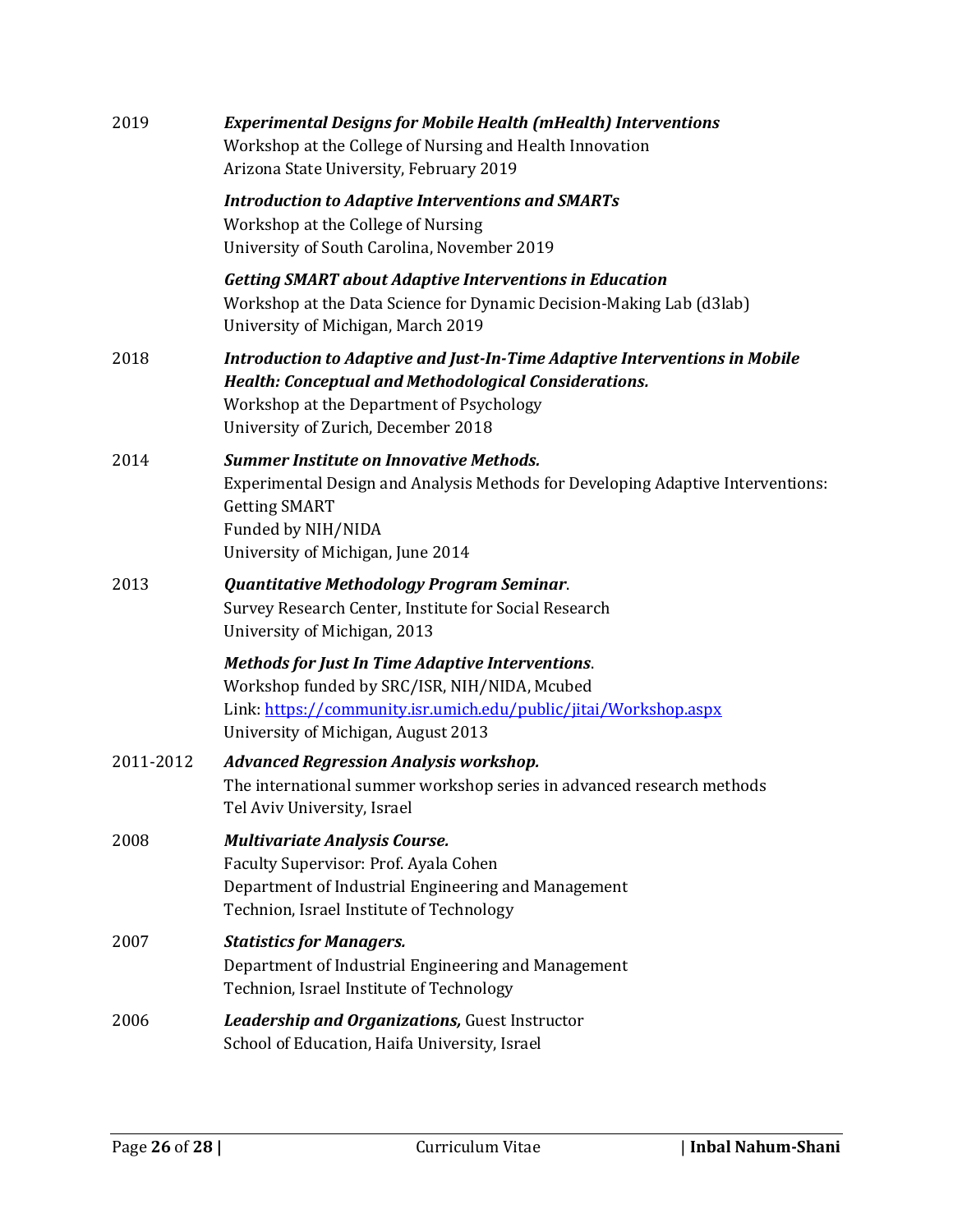#### **SERVICE**

|                                   | Editorial board: - Academy of Management Discoveries (2015-Present)                                                                                                                                                                                                                                                                                                                                                                                                                                                                                                                                                                              |
|-----------------------------------|--------------------------------------------------------------------------------------------------------------------------------------------------------------------------------------------------------------------------------------------------------------------------------------------------------------------------------------------------------------------------------------------------------------------------------------------------------------------------------------------------------------------------------------------------------------------------------------------------------------------------------------------------|
|                                   | Advisory Board: - Center for Technology and Behavioral Health; Dartmouth (2015-present)<br>- DSMB: Enhancing Engagement with Digital Mental Health (R01 MH125179; 2021)<br>- Methodology advisor, NIH/FNIH initiative: Developing Evidence-Based Music<br>Therapies for Brain Disorders of Aging (2021)                                                                                                                                                                                                                                                                                                                                          |
| Leadership:                       | - Chair, NIH/OBSSR Intensive Longitudinal Health Behavior Network (2020-2021)<br>- Co-Lead, Institute for Social Research, SRC's COVID-19 Task Force (2021-2022)<br>- Guest Editor, Frontiers in Digital Health, Research Topic: Digital Technology for<br>Tobacco Control (2021-2022)                                                                                                                                                                                                                                                                                                                                                           |
| Reviewer<br>(Journals):           | - Annals of Behavioral Medicine<br>- Biometrics<br>- Clinical Trials<br>- Contemporary Clinical Trials<br>- Clinical Psychology: Science and Practice<br>- Human Relations<br>- Industrial Relations<br>- Journal of Applied Psychology<br>- Journal of Health and Social Behavior<br>- Journal of Medical Internet Research<br>- Journal of Occupational Health Psychology<br>- Journal of Organizational Behavior<br>- Journal of Organizational and Occupational Psychology<br>- Journal of the American Statistical Association<br>- Perspectives in Psychological Science<br>- Psychology of Addictive Behaviors<br>- Psychological Methods |
| Reviewer<br>(Grant Applications): | - National Institutes of Health: NIDA Avant-Garde Award Program for<br>HIV/AIDS and Drug Use Research (2018)                                                                                                                                                                                                                                                                                                                                                                                                                                                                                                                                     |
|                                   | - ETH Zurich Research Commission: Mobile Digital Health (2019)                                                                                                                                                                                                                                                                                                                                                                                                                                                                                                                                                                                   |
|                                   | - National Institutes of Health: Risk, Prevention and Health Behavior<br>Integrated Review Group (2020)                                                                                                                                                                                                                                                                                                                                                                                                                                                                                                                                          |
|                                   | - Center for Technology and Behavioral Health (CTBH); Dartmouth College<br>$(2017 - 2020)$                                                                                                                                                                                                                                                                                                                                                                                                                                                                                                                                                       |
|                                   | - NIH/NIMH Review Panel: Clinical Trials to Test the Effectiveness of<br>Treatment, Preventive, and Services Interventions (2021)                                                                                                                                                                                                                                                                                                                                                                                                                                                                                                                |
|                                   | - NIH/NHLBI Review Panel: Early Intervention to Promote Cardiovascular<br>Health of Mothers and Children (ENRICH) Multisite Resource and<br>Coordinating Center (2021)                                                                                                                                                                                                                                                                                                                                                                                                                                                                           |
| Consulting/<br>Mentorship:        | - NIH/NIMH R01 MH113722 (PI: Meffert),<br>- NIH/NINR R01 NR017635 (PI: Buchholz)<br>- NIH/NIC R01 CA225877 (PIs: Cadmusbertram, Phillips)<br>- NIH/NIAAA K01 AA024500 (PI: Tiura)                                                                                                                                                                                                                                                                                                                                                                                                                                                                |